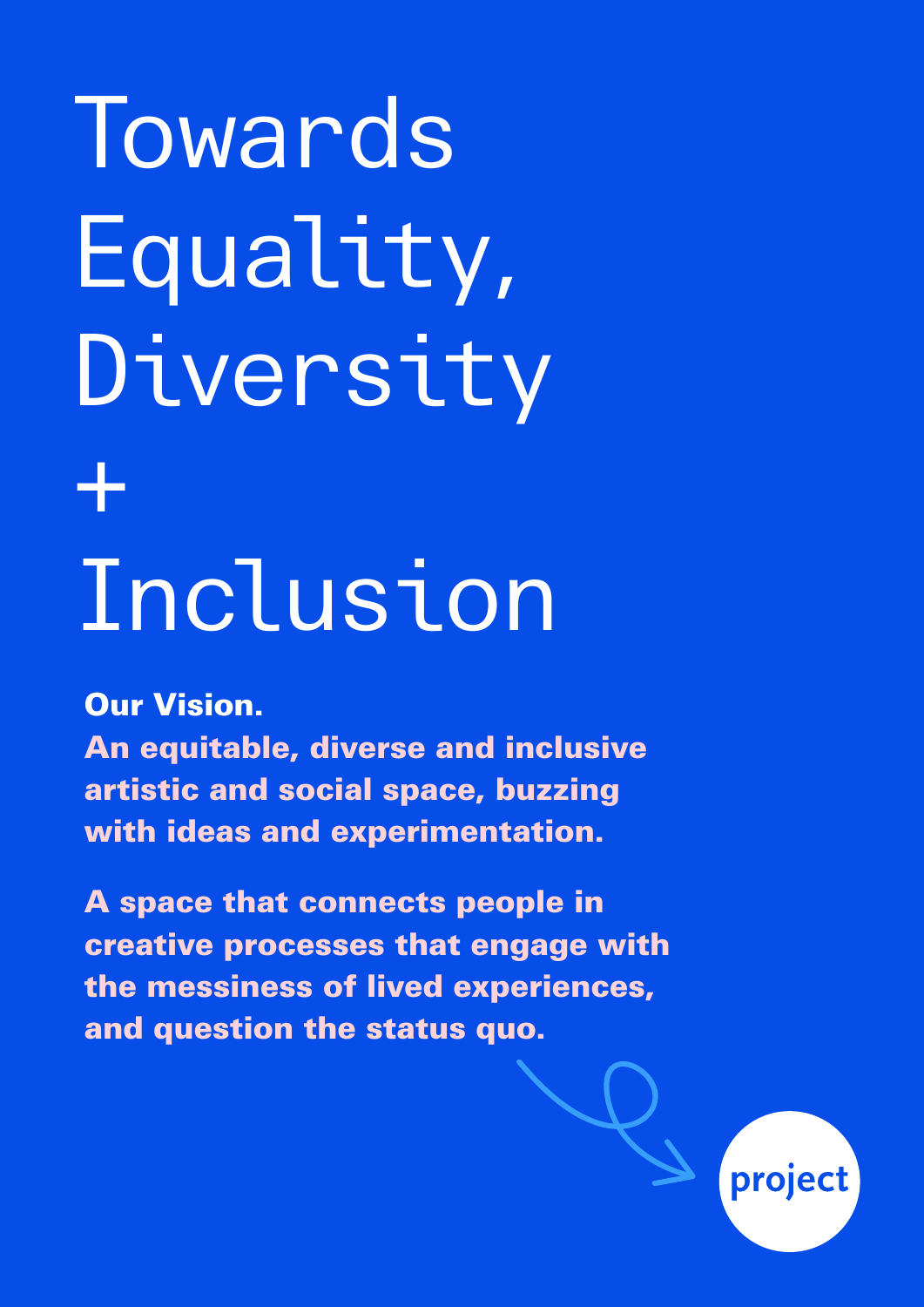#### **Contents**

#### **1. Background and Context Example 20 Fage 1** Page 1

This section outlines our vision, location and mission as well as the key values that inform all of our work. It also sets out our understanding of Equality, Diversity and Inclusion in the arts, and the policies and documents that have influenced our thinking. It describes the process we undertook in order to develop this policy and references the wide range of people we consulted.

#### **2. Our Commitment** Page 9

This section is a summary of our commitments under three headings: The Organisation; The Building; and Our Language and Communications.

#### **3. Our Plan for Change Page 12**

This section is a more detailed account of our commitments with related actions, desired outcomes, and a timeline.

#### **4. Monitoring and Evaluation Fagulary Page 23**

This section presents a plan for monitoring and evaluating the delivery of *TEDI* over the life of Project's next strategic plan, which will run from 2022 to 2026.

#### **Appendix One Page 25**

This lists the names of members of the Equality, Diversity and Inclusion Advisory Panel, who worked with Project over a number of months and made a series of recommendations that helped shape the TEDI policy.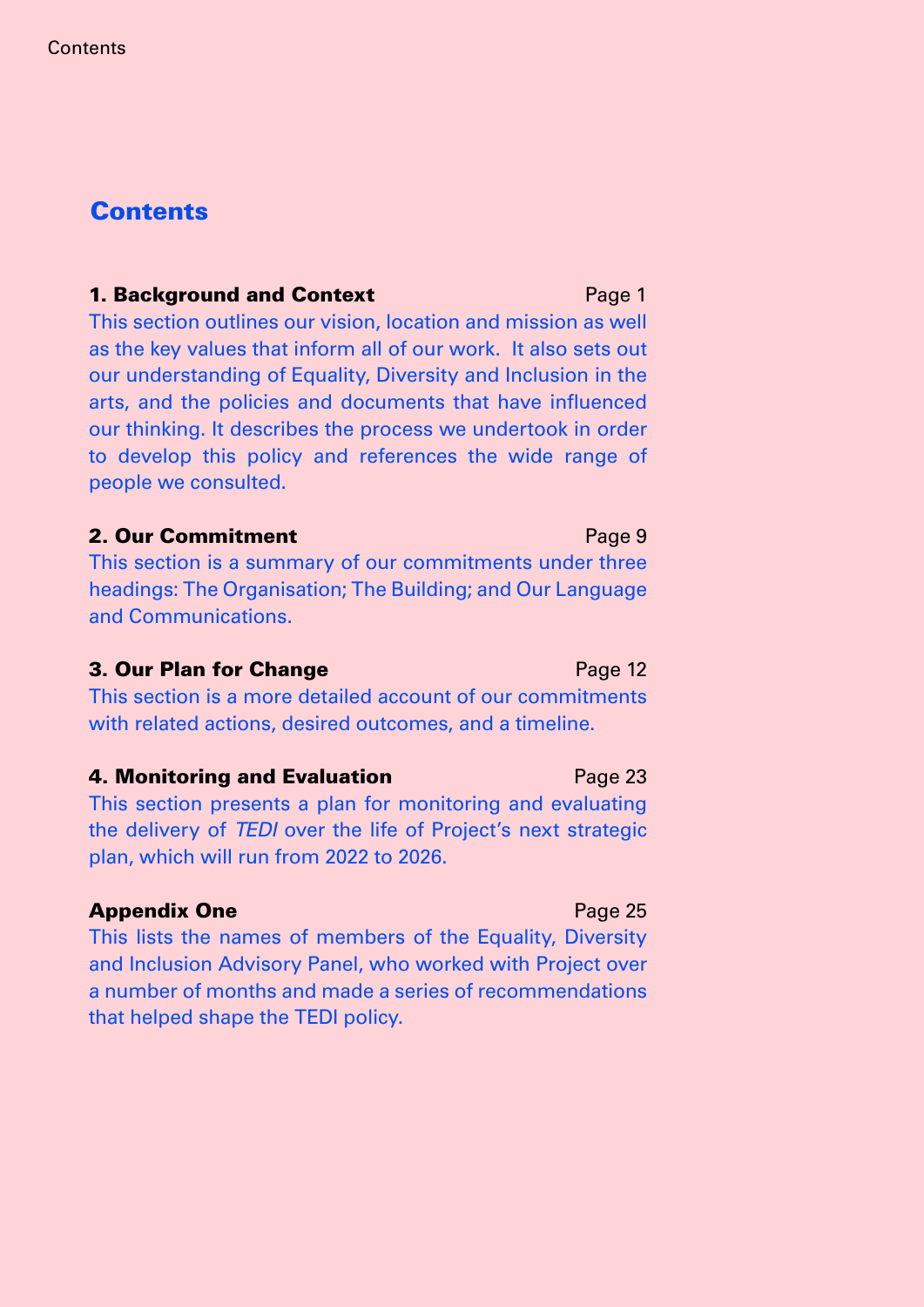1. Background and Context



1. Background and Context:

## Our Vision. An equitable, diverse and inclusive artistic and social space, buzzing with ideas and experimentation.

A space that connects people in creative processes that engage with the messiness of lived experiences, and question the status quo.



[For audio format, click here](https://soundcloud.com/projectarts/tedi-section-1-background-and-context/s-x7EEtjGSYPs?si=faba20e444bc4ffe958f50ece914938f)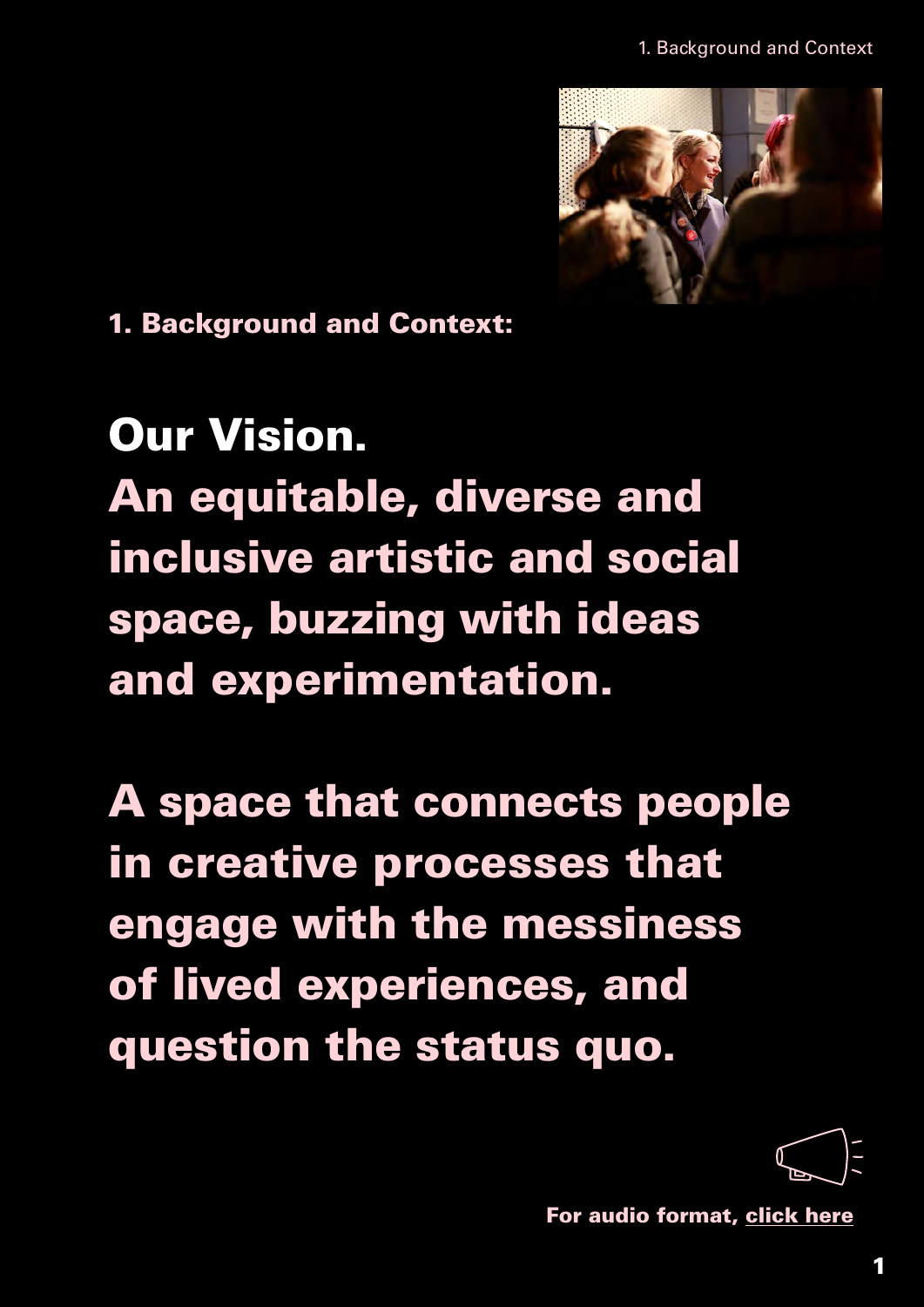

Where we are: Located in the heart of Dublin City, Project Arts Centre is a physical and conceptual space where the contemporary arts are created and experienced, both on-site, and in locations across Ireland and the world.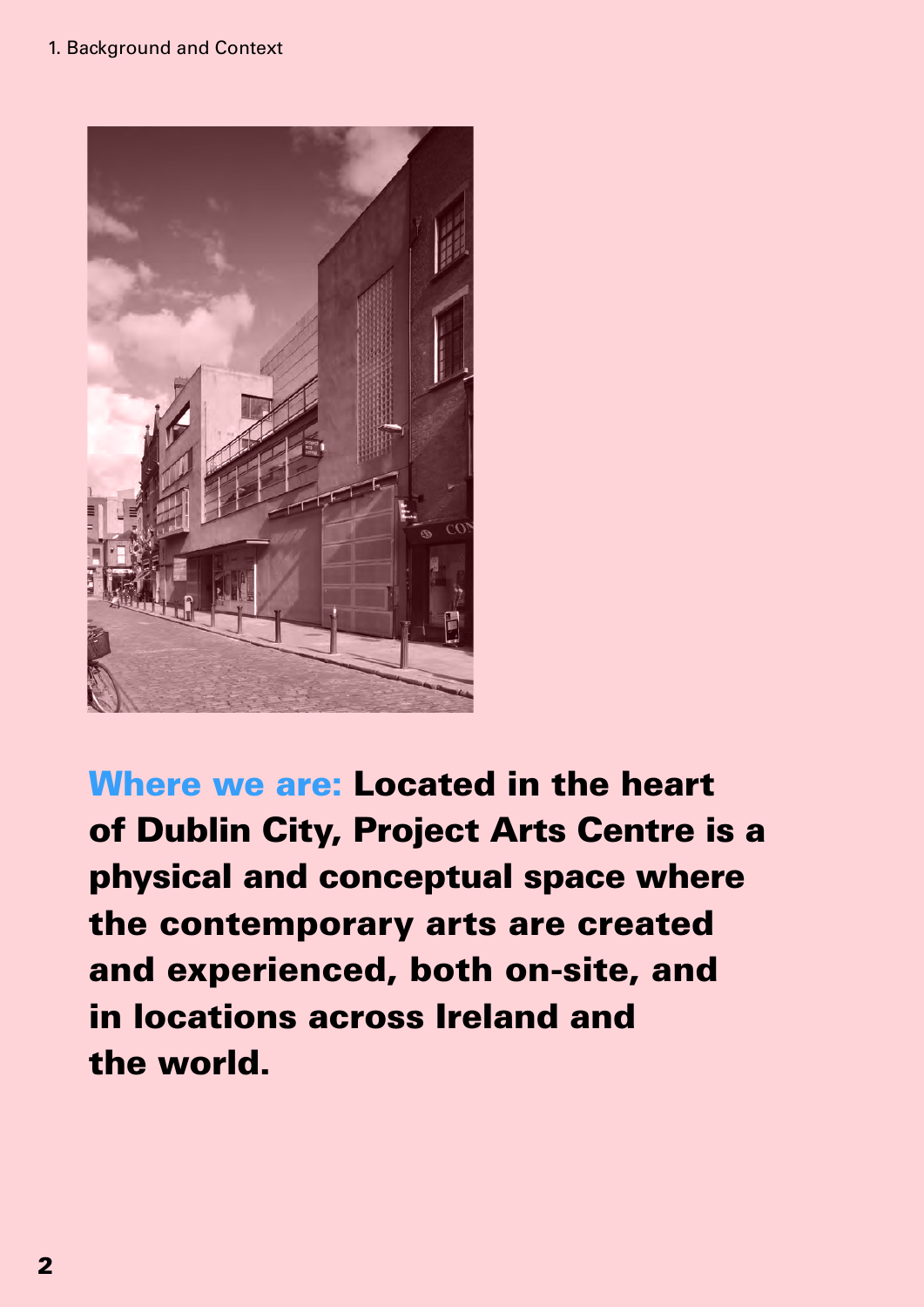Our mission is to be a vibrant, welcoming hub that connects a broad diversity of artists, audiences and local communities<sup>1</sup>, promoting exchange, experimentation and collaboration, and the presentation of extraordinary work that inspires and provokes.



<sup>1</sup> We recognise that many belong to all of these groups simultaneously and at different moments in time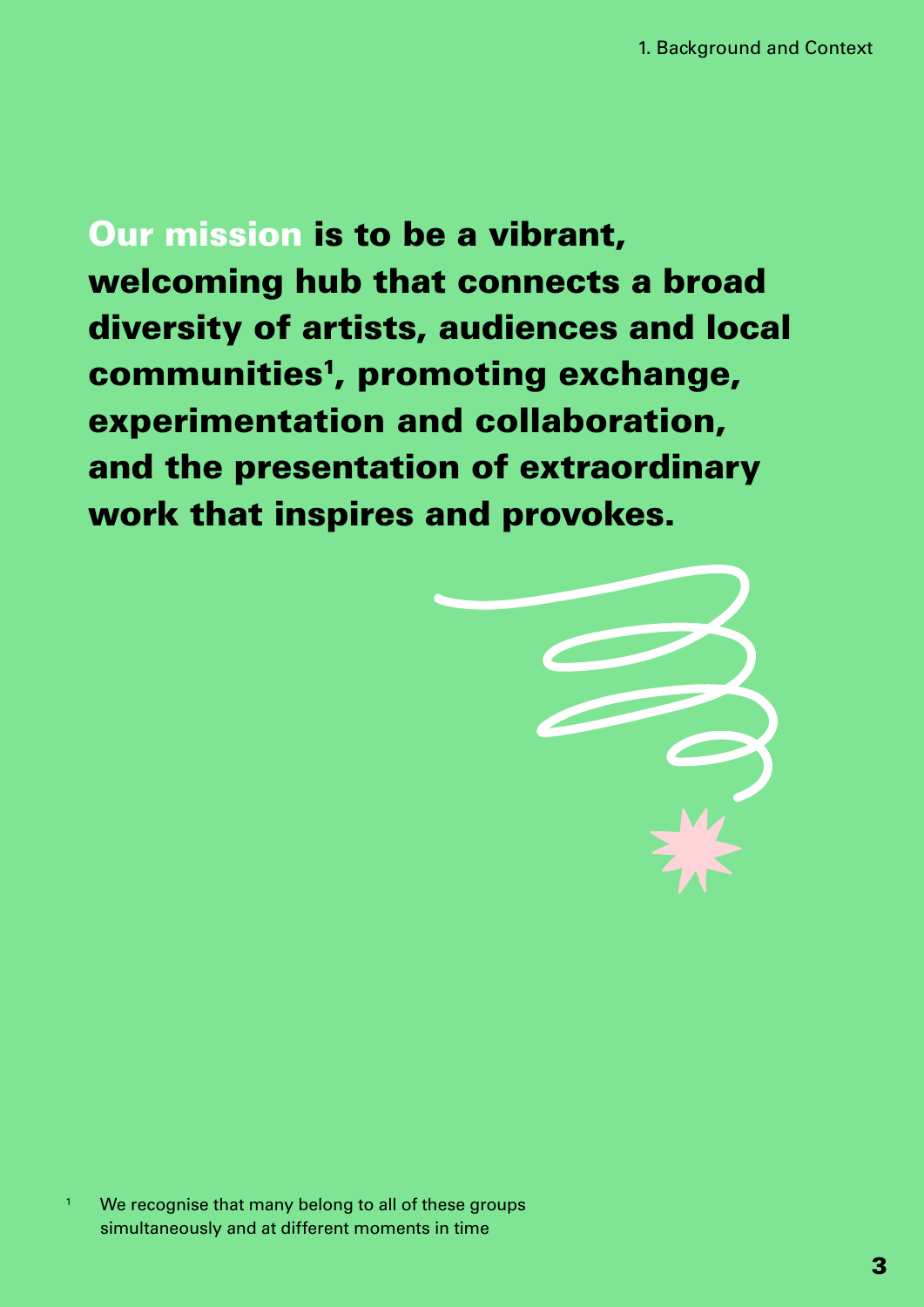Key values that inform all of our work are:

**The arts are essential** – for many of us, the arts make up the air we breathe and the way we make sense of the world.

The arts are transformative  $-$  artists help to shape social and political consciousness

• Project Arts Centre is inspired by **contemporary,** passionate, courageous voices from all parts of our diverse society – and it is important that we reflect this, not just in our programming but also in our organisational make-up.

**Trust** is the foundation stone on which creative relationships are built, and trust takes care, respect and time

• Notions of quality and excellence in the arts are in constant motion and need continual interrogation; the status quo is not an option

**• Partnership** – we are limited when we work on our own; we need to share knowledge, experience and skills for mutual benefit

**Flexibility** assists Project to operate as a nimble, learning organisation

There is a big world of artistic practice out there and we are enriched by international influences and ideas

• Creative experimentation and risk make our hearts race and can inform creative practice – even if things don't always work out as expected.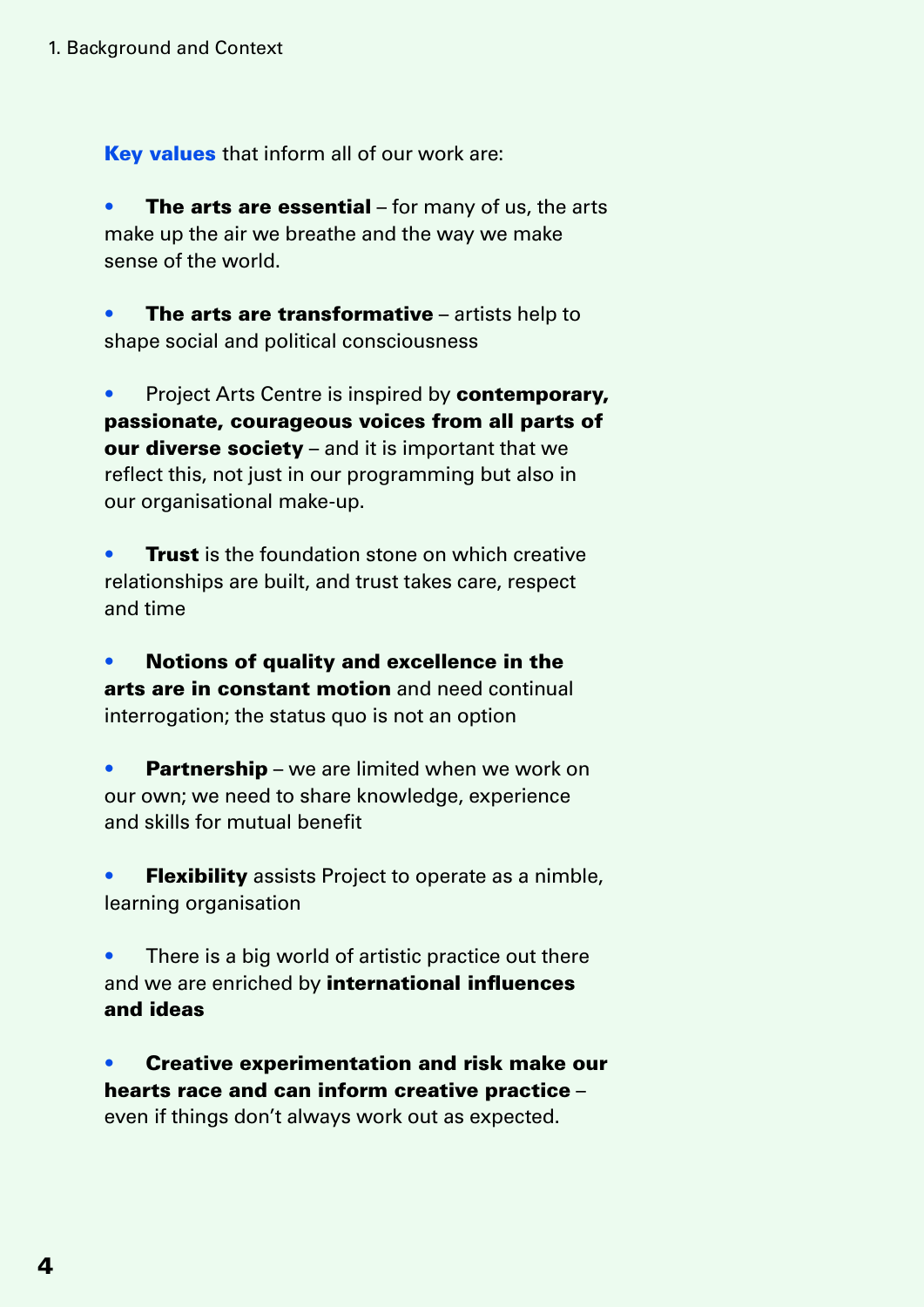#### In relation to Equality, Diversity and Inclusion, we believe that:

• Resources are not equally accessible – opportunities to benefit from publicly funded arts resources are not equally shared. Informal networks exist among those of us who manage arts resources and this can mean the same cohorts of makers, audience members, or workers benefit, while others are excluded.

• Addressing inequality is both our responsibility and our opportunity – as with all arts organisations in receipt of public funding, we must develop strategies to connect with the widest diversity of artists and audiences, not only as a means of addressing inequality but also as a means of constantly reenergising the artforms in which we work

The way in which inequality is experienced is complex and intersectional, and our understandings of inequality are constantly changing. We need to monitor all aspects of our language, programming and operations on an ongoing basis to ensure we stay up to date with current thinking, and open to new connections and ways of working.

It is all about the structures – for real change to happen, it needs to be structural; we need to see our commitment to diversity reflected in the makeup of our Board, staff, and membership, as well as in our partnerships and connections with artists, audiences and local communities.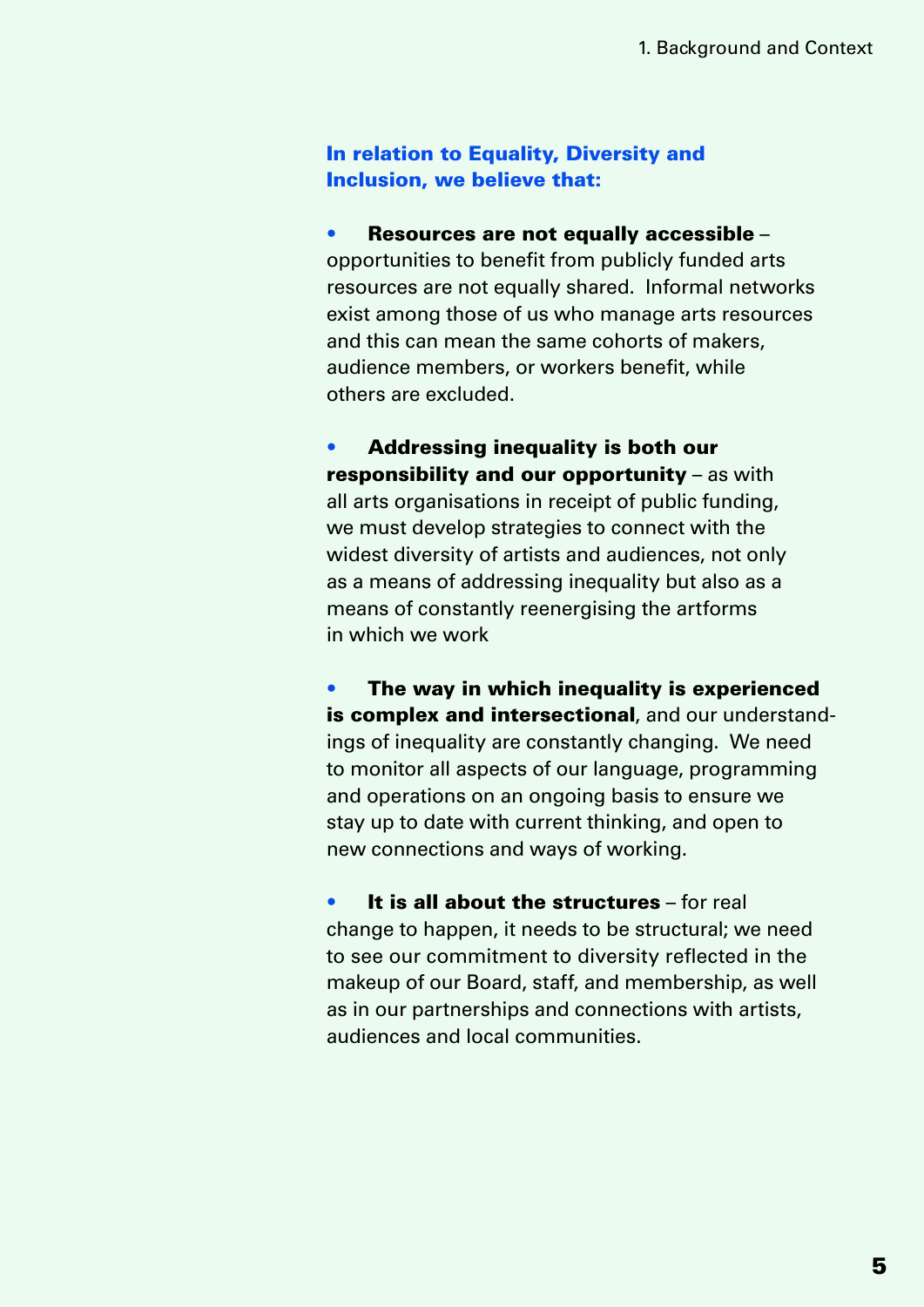• Change requires investment - to deliver our Equality, Diversity and Inclusion policy, we will need to invest in time, staffing, and other resources, and in the artists and communities on whose expertise we draw. Without such an investment the policy will become a token gesture.

• Change requires flexibility – things move on and thinking changes; in order to be effective, we need to remain open and flexible with this policy, taking feedback and responding to new ideas.

**• Communication is key** – while we have developed some exciting equality, diversity and inclusion programmes and facilities in the past, we have not always communicated them clearly; in order to reach a broader cohort of artists and publics, we need to up our communication game.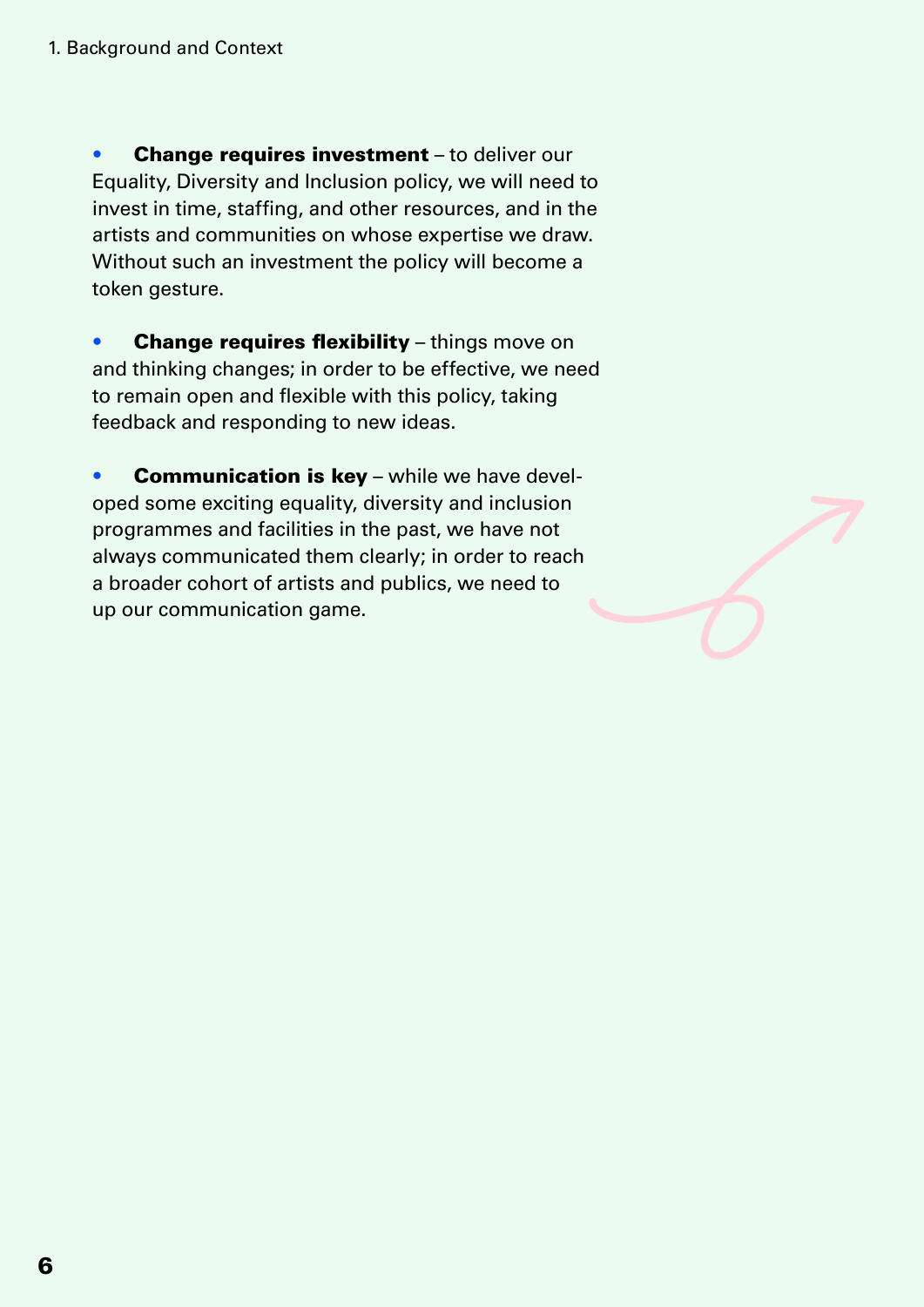This policy, *Towards Equality, Diversity and Inclusion (TEDI)*, takes account of the Arts Council's *Equality, Human Rights & Diversity Policy and Strategy* as well as current legislation including the employment Equality Acts (1998 – 2015) and the Equal Status Acts (2000-2018) and Section 42 of the Irish Human Rights and Equality Act 2014, otherwise known as the Public Sector Equality and Human Rights Duty. We are cognisant of the discrimination often experienced by artists, audiences and arts workers in terms of age, civil status, disability, family status, gender, membership of the Traveller community, race, religious belief, sexual orientation, and socio-economic background.

*TEDI* has been developed at a time when Project Arts Centre's next five-year strategy  $(2022 - 2026)$  is also under consideration by the Board and Executive. The commitments in this new policy will be threaded through all aspects of the new strategy, which will be published before the end of the year.

*TEDI* is largely shaped by the series of recommendations made by an Equality, Diversity and Inclusion Advisory Panel, established in March 2021<sup>2</sup>. From the outset, the Panel were asked to give particular consideration to four priority areas and some of panel members facilitated focus group discussions to this end. The four prioritised areas were: Sexuality and Gender Diversity; Disability; Socio-Economic Background; and Cultural Diversity<sup>3</sup>. [The full report from the Adviso](https://projectartscentre.ie/wp-content/uploads/2021/11/TEDI-Advisory-Panel-Recommendations.pdf)ry Panel can be read at **bit.ly/PanelRecsTEDI** It is an important document that sits alongside this policy. The report goes into specific details that underpin the broader policy commitments here.

<sup>&</sup>lt;sup>2</sup> The names of the Advisory Panel members can be found in Appendix One

<sup>&</sup>lt;sup>3</sup> The inclusion of people who identify across these 'four prioritised areas' is flagged throughout the implementation plan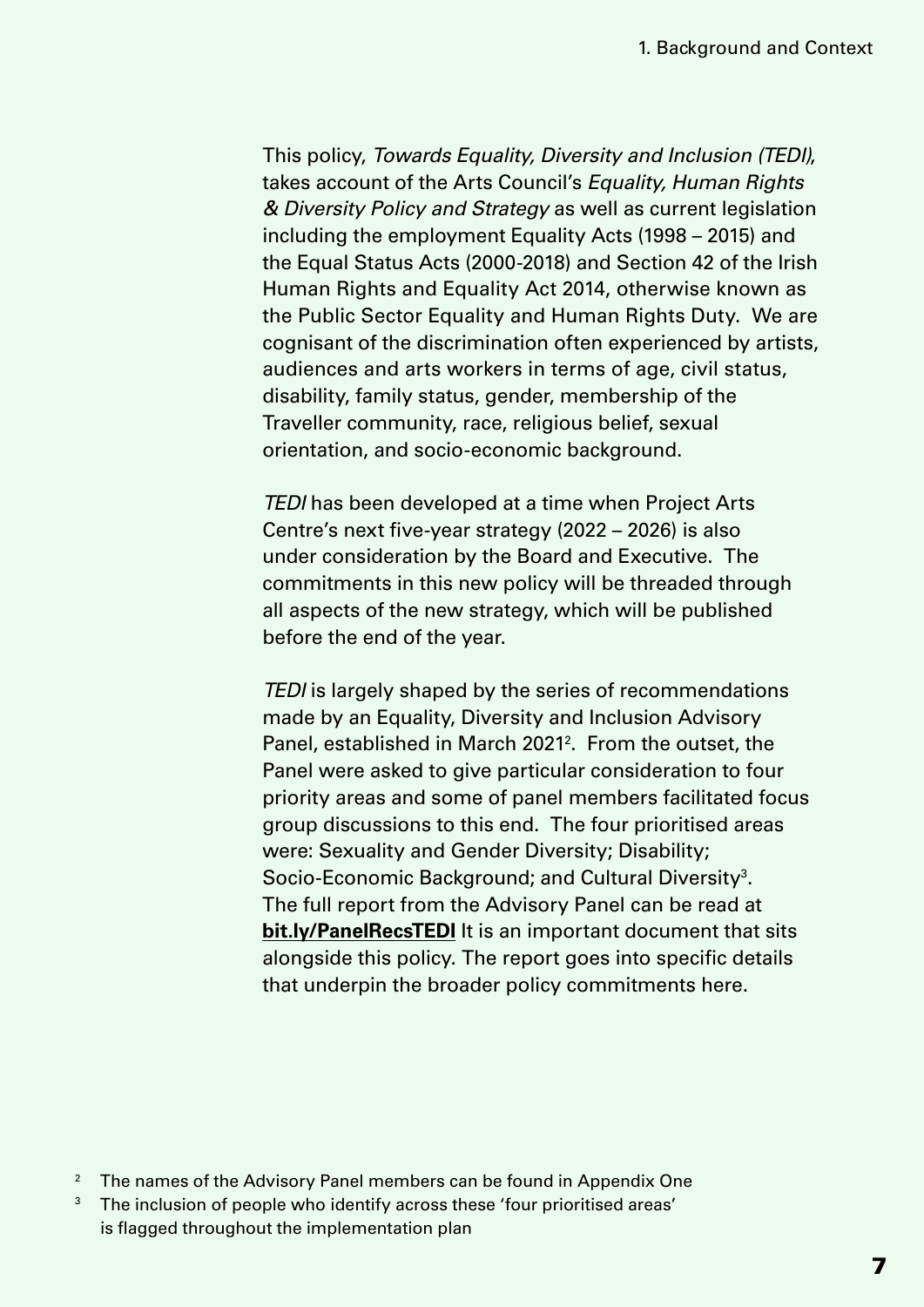#### A Note on Language:

Words can mean different things to different people so we have spelled out what we mean when we use the following terms:

We see **Equality** as an outcome, towards which we are working – a world where people have the same access to opportunities and resources regardless of their identity or background. However, we also see clearly that the world is not equal, and resources cannot always be shared in equal measure if we want a fair outcome. We understand **Equity** to be integral to the process of being fair.

We understand **Diversity** to be a recognition of the wide range of perspectives, approaches, practices and lived experience that co-exist in society. In the context of our work, we see Diversity as an enrichment of everything we do. We see homogeny as the enemy of creativity.

We understand **Inclusion** to be the practice of welcoming Diversity in all we do. When we talk about an inclusive organisation, we are talking of a structure and a culture that is flexible, responsive and increasingly reflective of the many different identities and perspectives in the world around us.

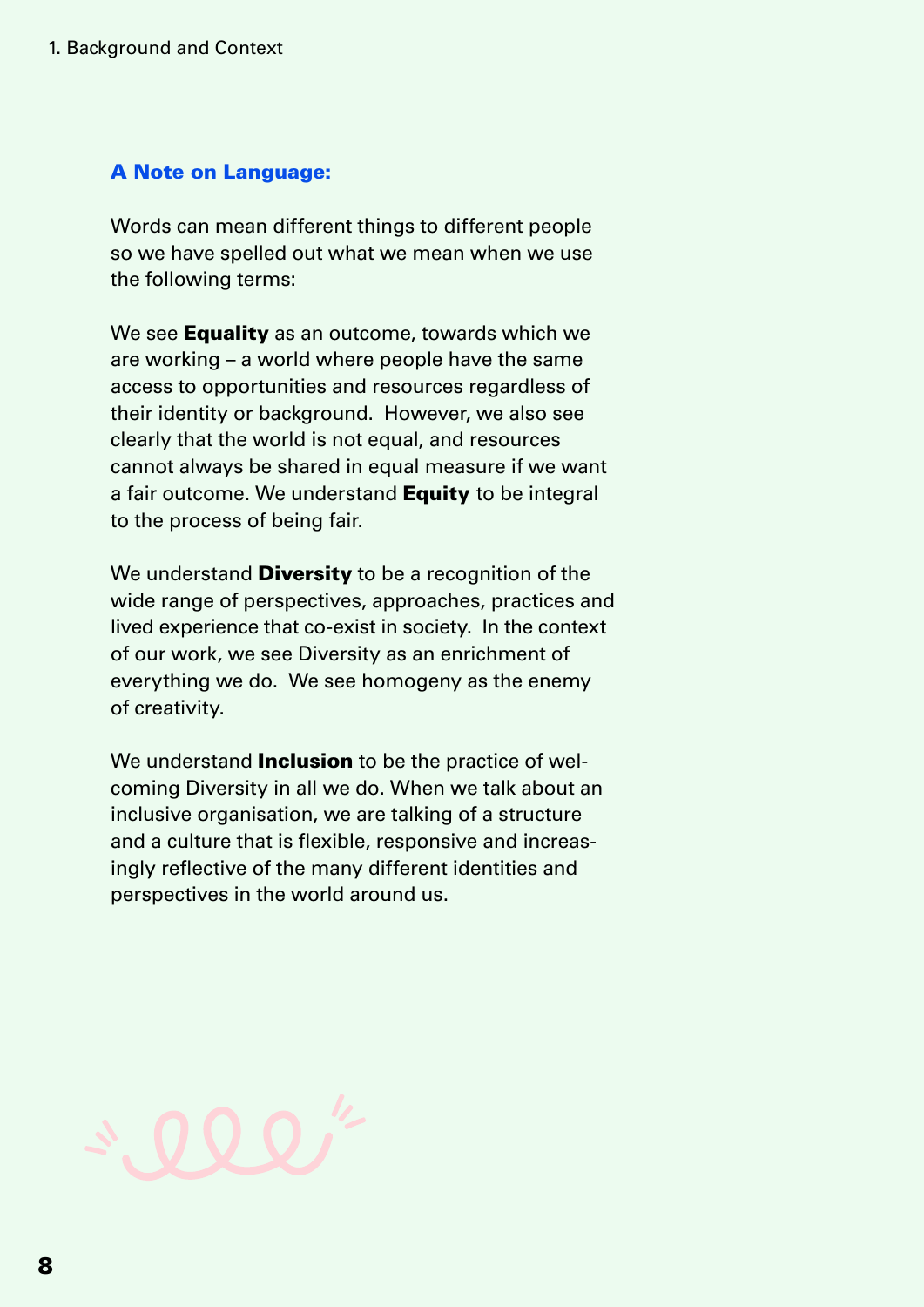

#### 2. Our Commitment:

*Towards Equality, Diversity and Inclusion (TEDI)* confirms Project's commitment to becoming a more equitable, diverse and inclusive space (physically and conceptually), with an increasingly transparent structure and a wider breadth of partnerships and connections.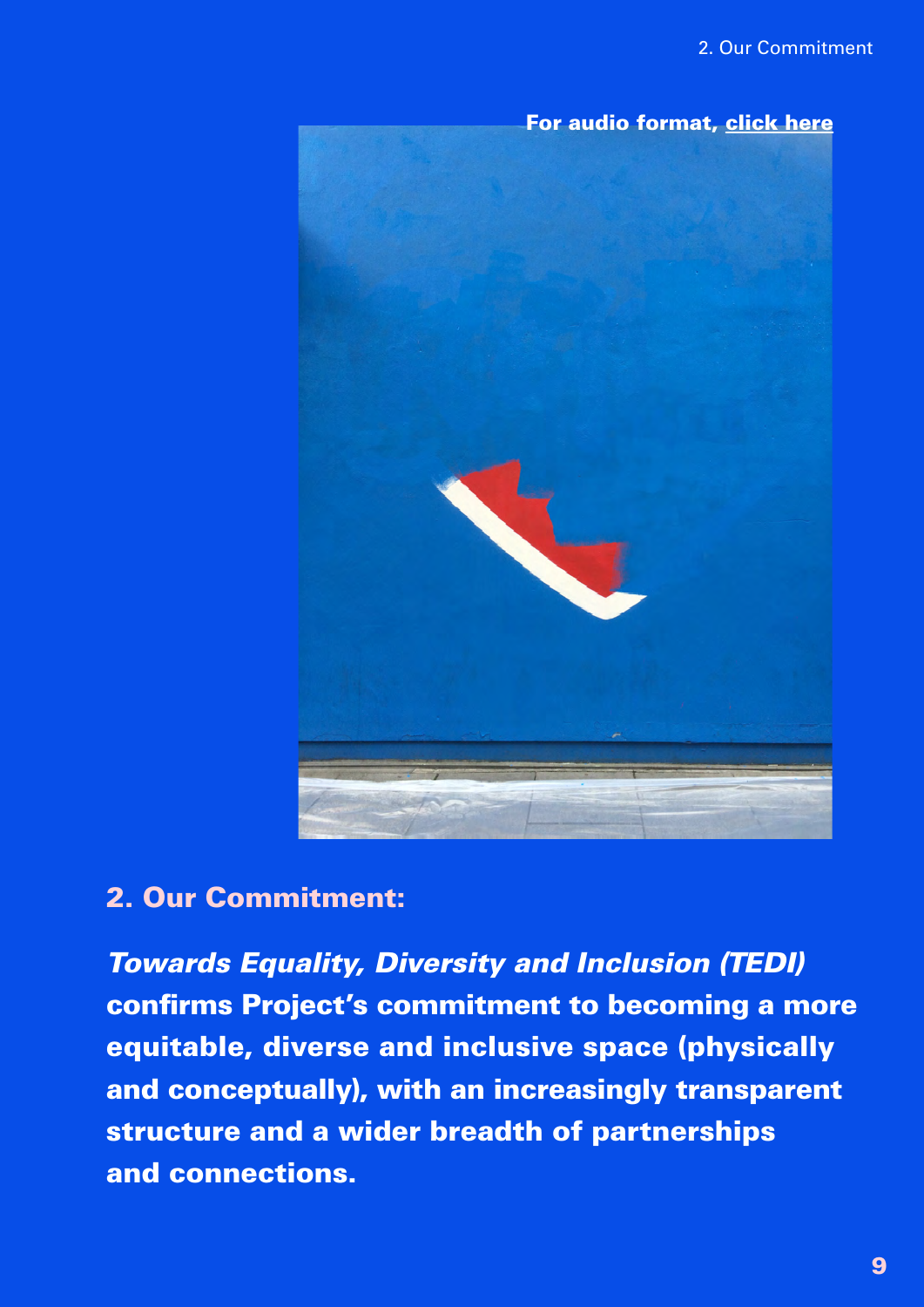#### Our actions to make this possible will be in four areas:

#### i. The Organisation

#### We will:

• Focus on structural change, developing strategies to further diversify the Membership, Board and staff, in line with the diverse make up of society in Dublin and Ireland, and in a transparent manner.

• Require all members of the staff, Membership and Board to become familiar with the values and commitments in *TEDI* and to work towards its effective implementation.

• Require all artists and companies working in the building or in partnership with Project to familiarise themselves with the TEDI policy and consider any potential implications for the work they plan to make / present with Project.

#### ii. The Building

#### We will:

• Take 'hospitality' as a philosophical starting point, making changes to the layout, lighting, signage and décor in the space so it is experienced as a warmer, more welcoming and vibrant space by everyone, even within the limitations of its current industrial design (which we also love)

• Commission a masterplan, to enable us to explore possibilities for bigger changes to the fabric and layout of the building as a means of improving access, enlivening social spaces, and extending the facilities currently available to artists, staff, audiences and communities living locally.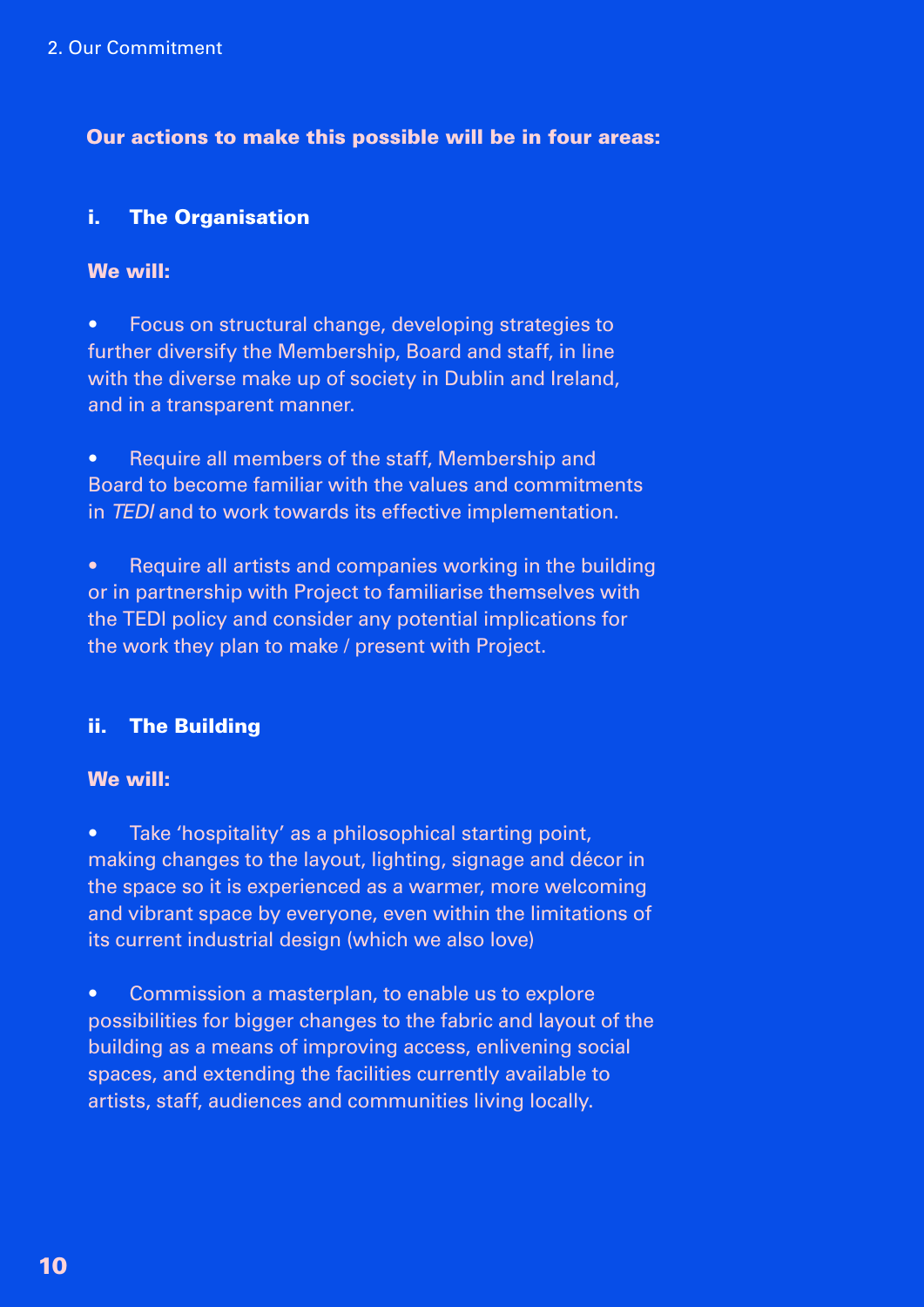#### iii. Our Connections with Artists, Communities and Audiences

#### We will:

• Broaden our reach to artists beyond our existing networks by experimenting with more diverse approaches to developing, curating and programming work, locally and internationally.

• Broaden our reach and deepen our engagement with audiences and local communities including some long-term engagements that facilitate the development of trust over time.

#### iv. Our Language and Communications

#### We will:

• Connect with key resource organisations to assist us in regularly reviewing language and communications in line with best practice as it evolves.

• Provide training and encourage ongoing dialogue so we become more conscious of how we speak with and about people, and how we communicate online and through our systems for booking tickets, participating in programmes, providing feedback etc.

• We will review and constantly monitor our communications in relation to access across all areas of our work.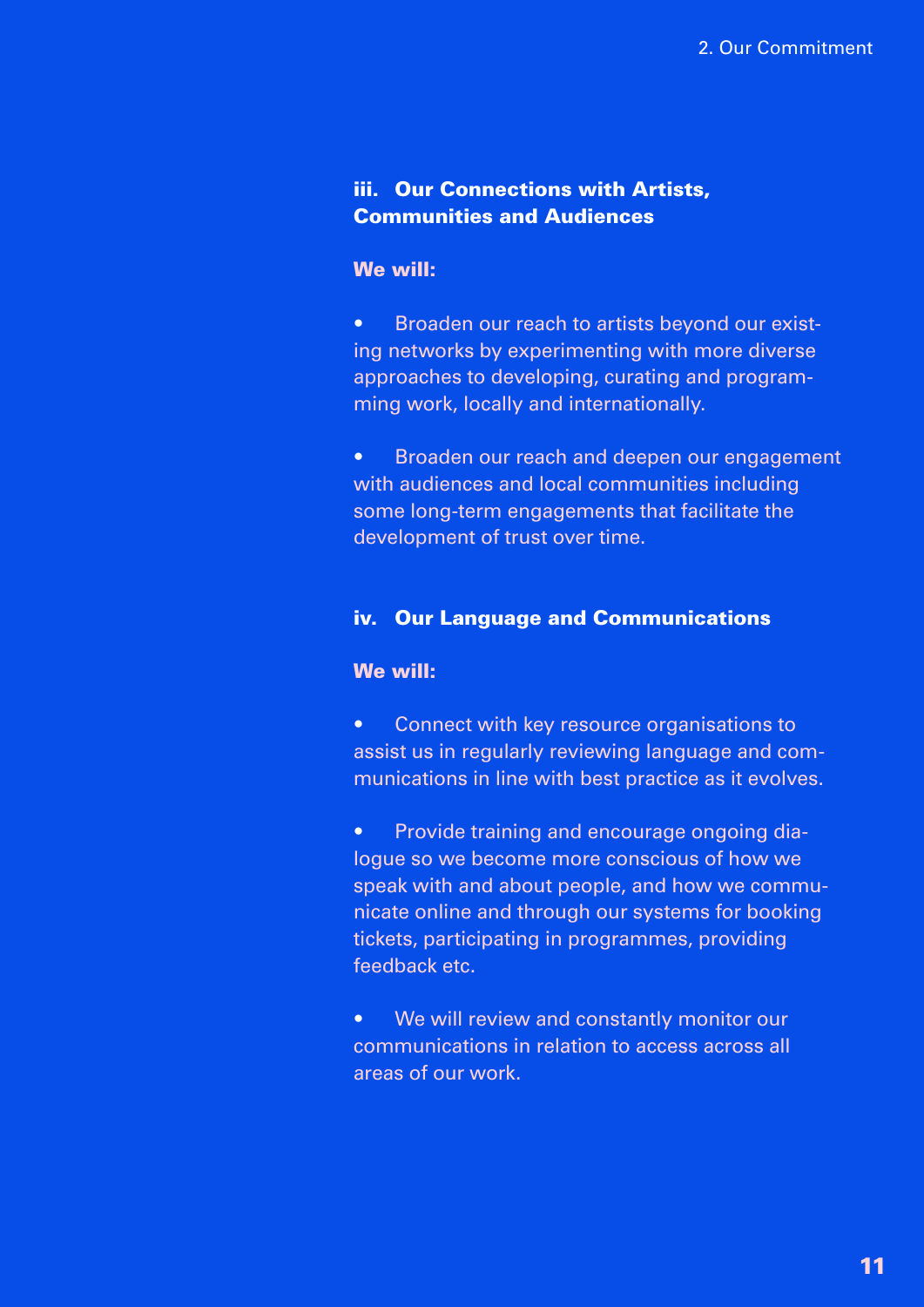3. Our Plan for Change / The Organisation



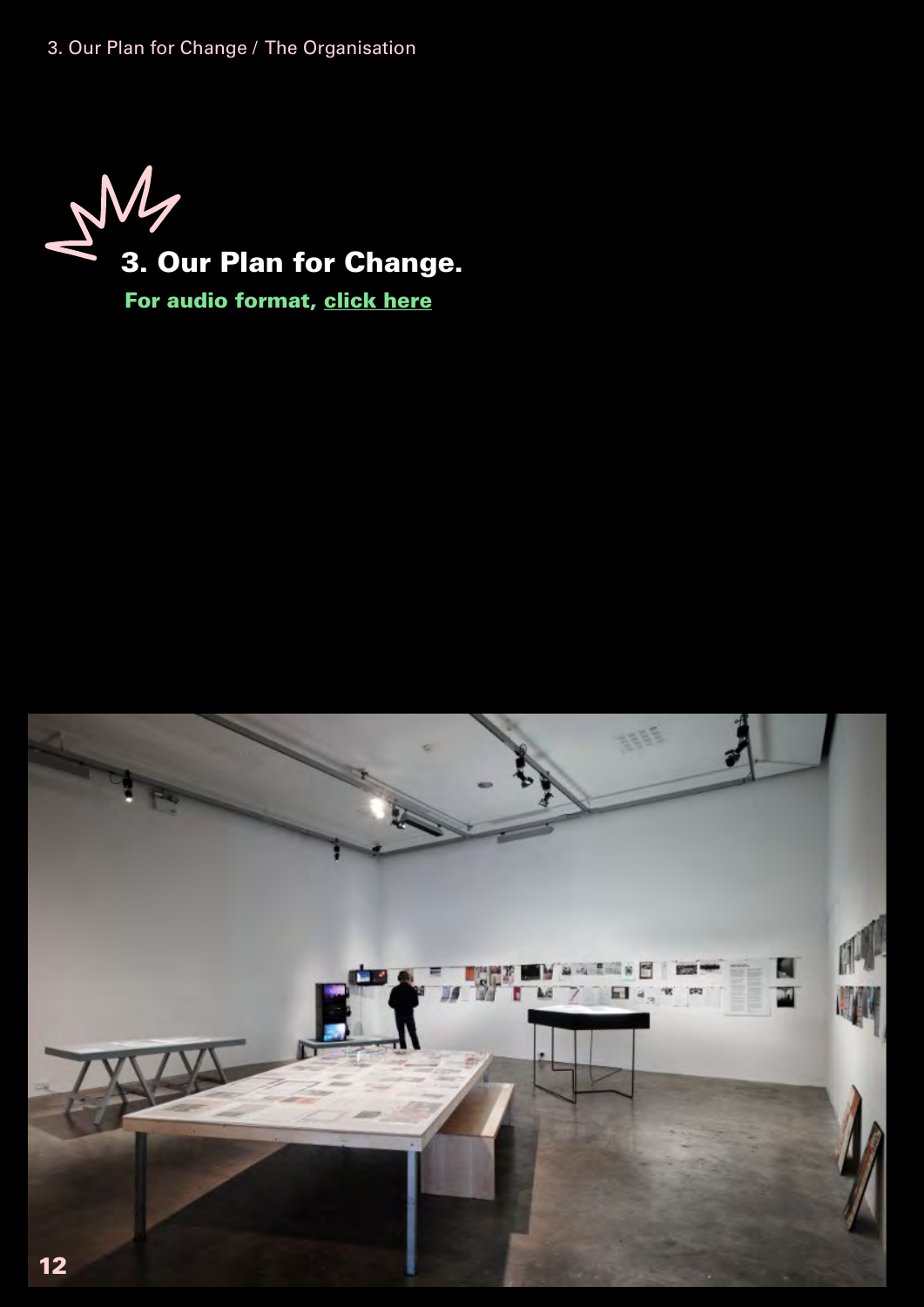### 1. The Organisation

#### a. Structural Change

#### **Commitments**

We will focus on structural change, developing strategies to further diversify the Membership, Board and staff, in line with the diverse make up of society in Dublin and Ireland, and in a transparent manner.

#### Actions

We will continue to review & refresh the Board and Membership in a strategic way that prioritises diversity and inclusion. (Starting early 2022).

We will tap into the increasingly rich pool of expertise and experience within the Membership to help shape the organisation into the future. (Starting Late 2021).

We will review recruitment procedures for staff across all parts of the organisation, and will work with key partners to reach candidates beyond traditional networks when jobs are advertised. (Starting Late 2021).

We will review communications around Membership, Board and Staff recruitment, ensuring the information is clear and easy to find on the website. (Initial review to be completed by Late 2021).

#### Desired Outcome

Membership, Board and staff will better reflect the diverse makeup of society, with particular focus on the four prioritised areas in this policy.

Members will have a stronger sense of ownership and agency, and more opportunities to advocate for the organisation.

The working environment at Project will be enriched by a broader range of knowledge, skills and lived experience

Both the people already involved in Governance and those who are not yet strongly connected to the organisation, will better understand the processes and criteria for becoming a member, joining the Board, or getting a job at Project, and the nature of roles involved.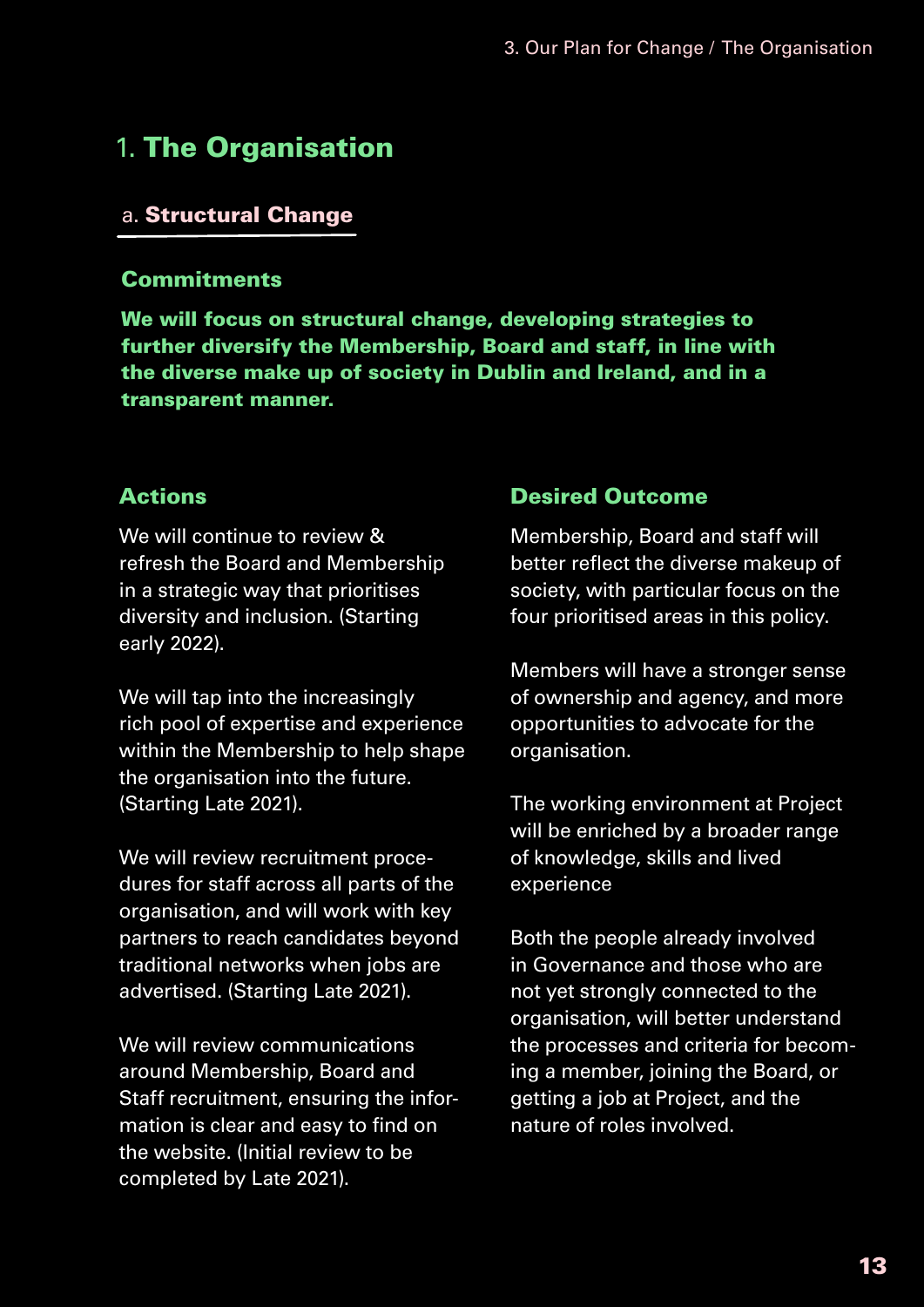#### 3. Our Plan for Change / The Organisation

#### b. Implementing Policy

#### **Commitments**

We will require all members of the staff, Membership and Board to become familiar with the values and commitments in *TEDI* and to work towards its effective implementation.

#### Actions

We will disseminate the *TEDI* policy and ensure it becomes a regular agenda item at meetings of Membership, Board and Staff. (Starting immediately).

We will review and evaluate the outcomes of *TEDI* on a regular basis and identify areas where additional measures are required. (Detailed timeline for monitoring and evaluation in Section 4).

We will resource the commitments in *TEDI* with staff time and money, building costs into our annual budget as core priorities. (Starting immediately).

#### Desired Outcome

We will continue to deliver on the priorities outlined in *TEDI* – not as a once off project but as an ongoing piece of work over the next five years.

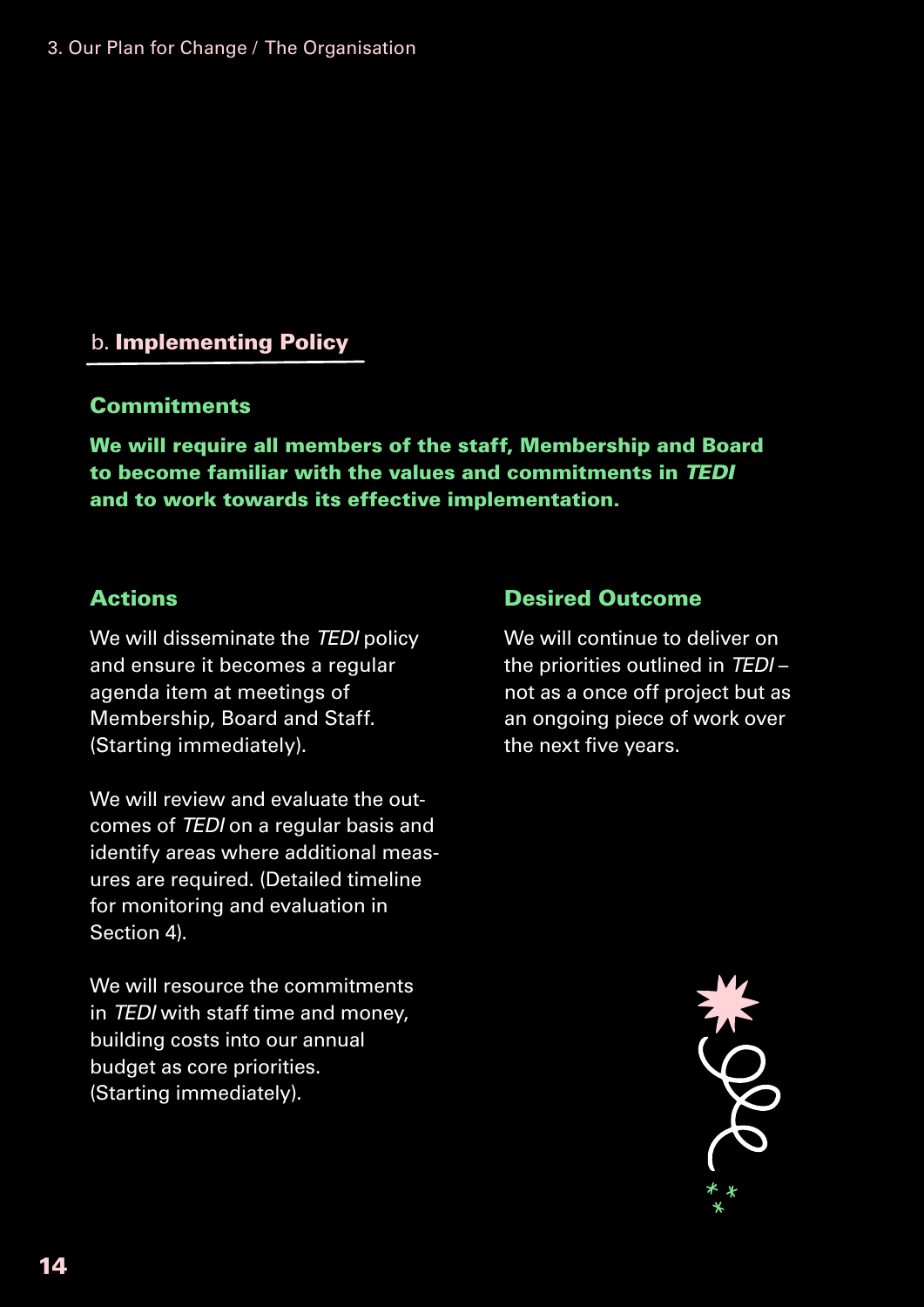

#### c. Artists

#### **Commitments**

We will require all artists and companies working in the building or in partnership with Project to familiarise themselves with the *TEDI* policy and consider any potential implications for the work they plan to make / present in Project.

#### Actions

We will send the *TEDI* policy to all artists and companies, and the Artistic Director and Curator of Visual Arts will discuss key values and aims as part of the negotiation / planning process. (Starting late 2021).

We will review our induction information and processes for companies when they arrive in the building. (Starting late 2021).

#### Desired Outcome

Visiting artists and partners will be clear about the values of care and respect prioritised by Project, which will enable us to work together to plan for greater access to the work, and avoid the use of inappropriate or derogatory language, cultural appropriation or exploitation.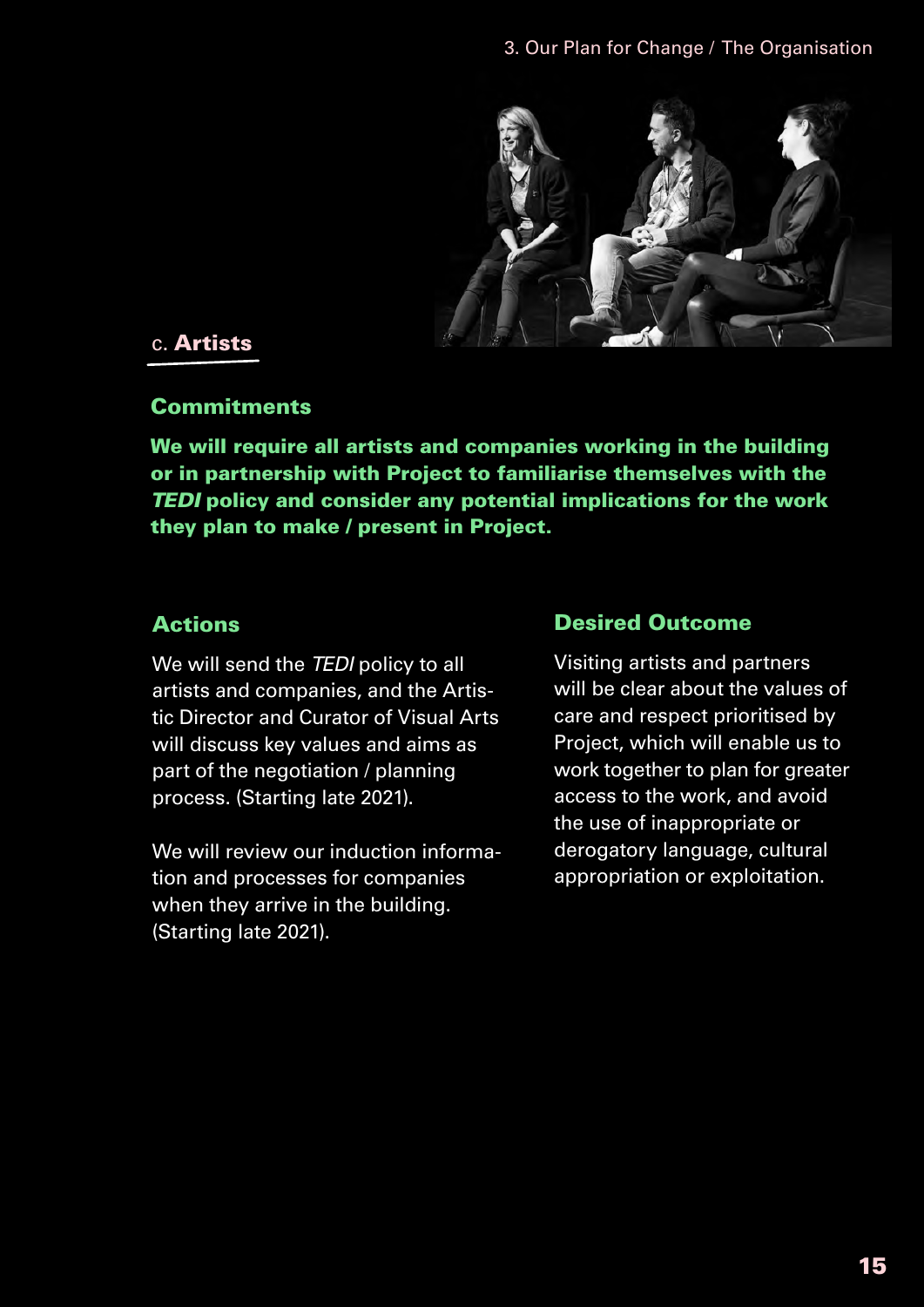#### 2. The Building

#### a. Hospitality

#### **Commitments**

We will take 'hospitality' as a philosophical starting point, making changes to the layout, lighting, signage and décor so that Project is experienced as a warmer, more welcoming and vibrant space by everyone, even within the limitations of its current industrial design (which we also love)

#### Actions

We will review the exterior of the building along with the lower foyer area and initiate changes in the short term to lighting, signage and décor. (Starting late 2021).

In particular, we will pay attention to the bathroom facilities including a review of signage, infrastructure, and access requirements around gender neutral bathrooms (including the provision of sanitary bins), and improved baby changing facilities. (Starting late 2021).

We will develop new feedback mechanisms for people using the building. (Starting late 2021).

#### Desired Outcome

A more welcoming environment for everyone coming into the building, with a more overt welcome to those using it as a meeting place, particularly if they are not already familiar with Project.

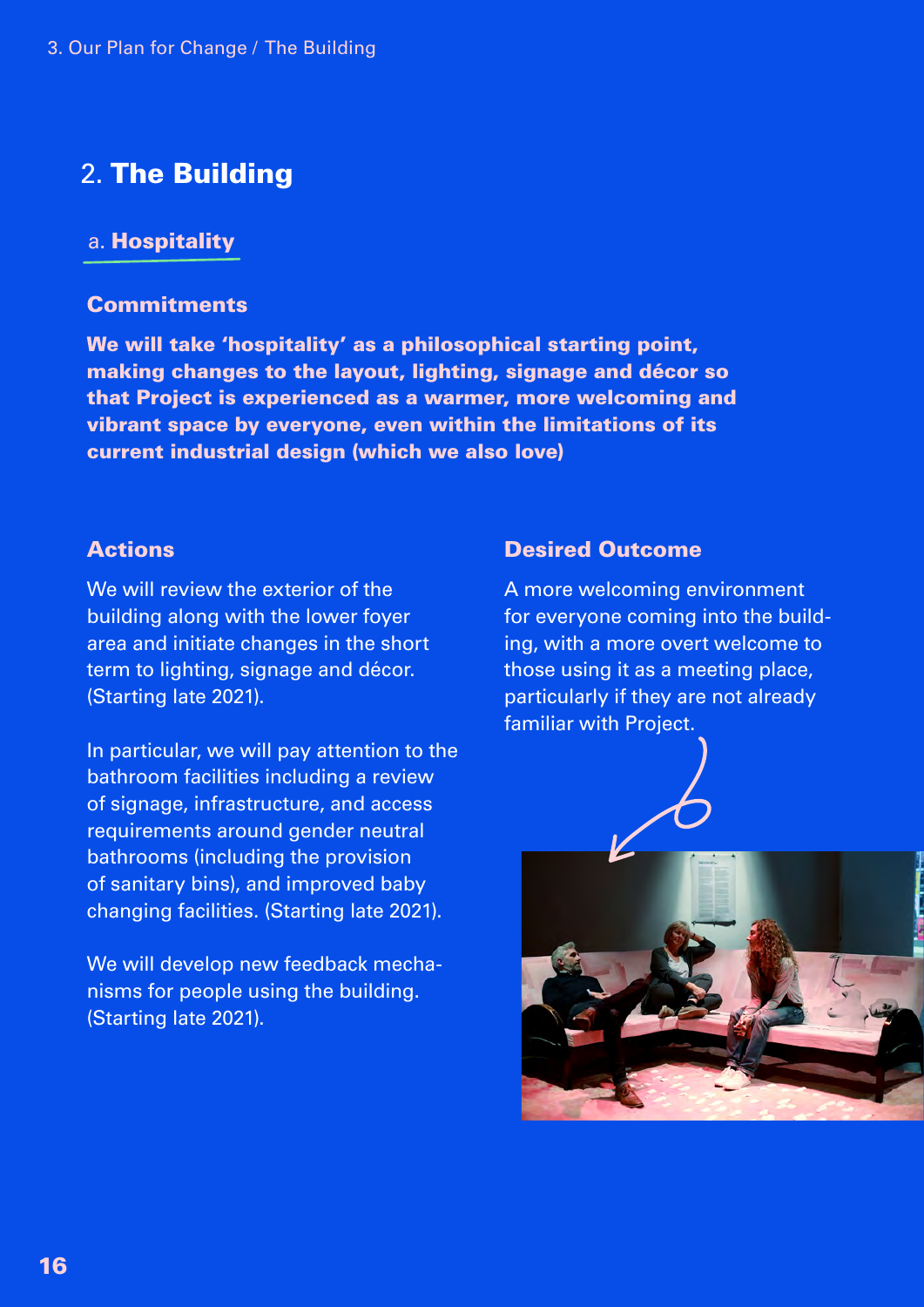#### 3. Our Plan for Change / The Building



#### b. Masterplan

#### **Commitments**

We will commission a masterplan, which will enable us to explore possibilities for bigger changes to the fabric and layout of the building as a means of improving access, enlivening social spaces, and extending the facilities currently available to artists, staff, audiences and communities living locally.

#### Actions

We will work with architectural / design consultants to audit and improve access in all parts of the building and develop more flexible working and social spaces. We will focus particularly on improvements to backstage access and the provision of quiet spaces in the building when required. (Starting October 2021 with subsequent funding applications for capital works from 2022 - 2025)

#### Desired Outcome

Improved access and comfort for all artists, communities, staff and audiences using the building.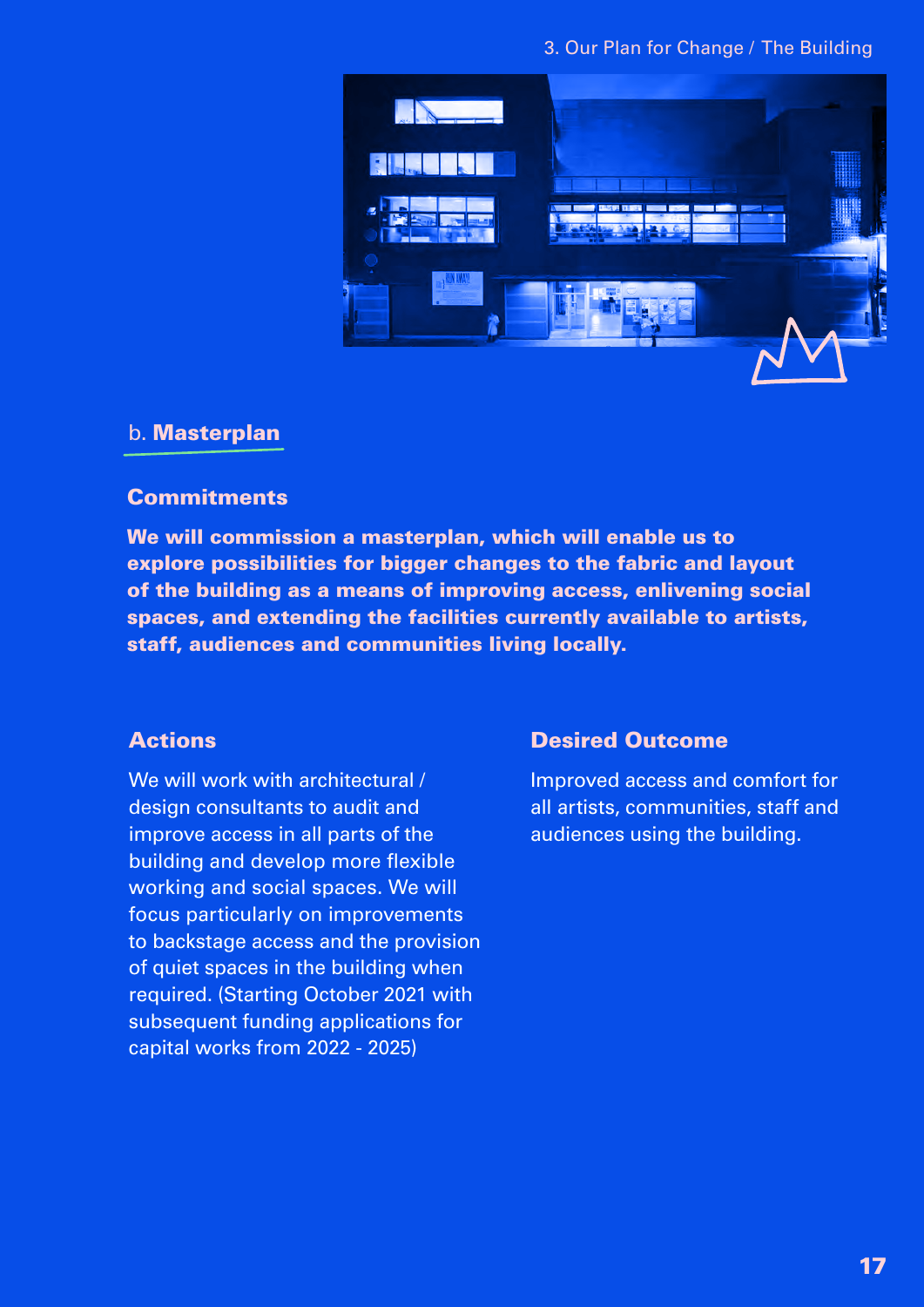## 3. Our Connections With Artists, Communities And Audiences

#### a. Artists

#### **Commitments**

We will broaden our reach to artists beyond our existing networks by experimenting with more diverse approaches to developing, curating and programming work, locally and internationally.

#### Actions

We will review programming and research practices to challenge our assumed notions about quality and ensure we continually refresh the range of experiences and views that permeate the programme. (Starting Jan 2022).

We will invite new relationships with artists from diverse community and linguistic backgrounds through: collaborative approaches to commissioning, making, and presenting work; open calls; digital platforms; the use of accessible application formats; and increased support for informal daytime events, online initiatives and under-represented artforms and practices. (Starting Jan 2022).

We will review our current Artist Supports programme and identify ways in which a more diverse cohort of artists can be supported. (Starting Spring 2022).

#### Desired Outcome

A broader range of local and international artists with more diverse lived experience, presenting work across a wider range of disciplines.

A more dynamic and radical programme

A programme that utilises different spaces in the building and locations across the city, as well as the online space.

A programme that offers opportunities during the day as well as at night.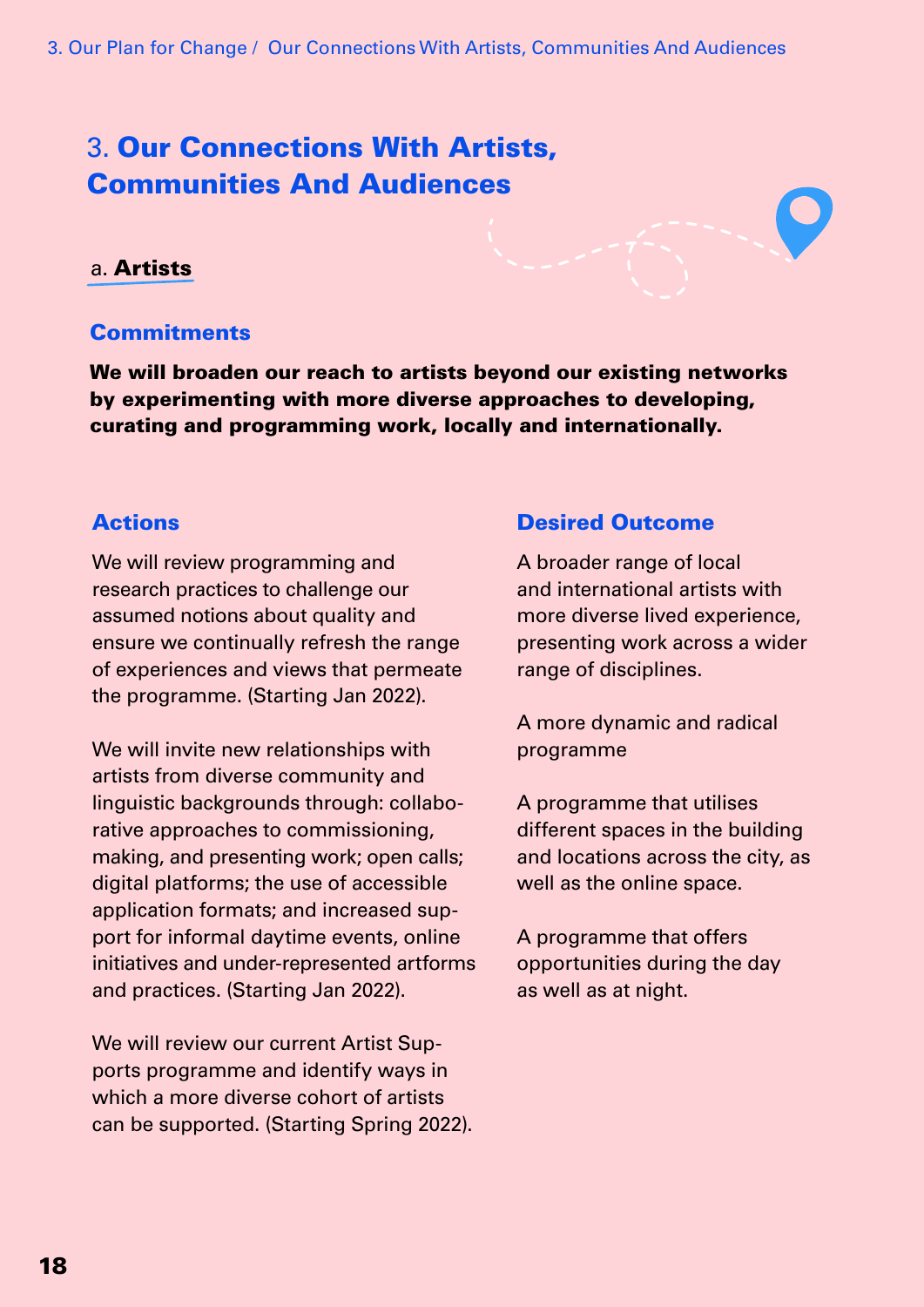#### b. Communities & Audiences

#### **Commitments**

We will broaden our reach and deepen our engagement with audiences and local communities

#### Actions

We will extend the range of invitations to participate in programmes in and out of the building, focusing particularly on the four priority areas outlined in TEDI. These will include both short and long term partnerships / collaborative community programmes, schools' engagement programmes, open call initiatives and digital platforms. (Starting late 2021).

We will formalise and extend our mentoring supports for a broader range of artists and communities making arts funding applications. (Starting Jan 2022).

We will increase daytime tours of the building (outside of shows and events) so that communities become familiar with the space. (Starting Spring 2022).

We will establish an Annual Open Day for artists and communities to engage with the space and the staff. (Spring / Summer 2022).

We will review systems for ticket pricing. While we already have a number of artist and community discounts built in, we will explore possibilities for extending these further. (Starting early 2022).

#### Desired Outcome

An organisation that is better connected to the local community

A wider more varied audience base across both free and paid programming

An organisation that is a hub for many different people to meet, engage with the contemporary arts and socialise

A more diverse cohort who would call Project 'home'.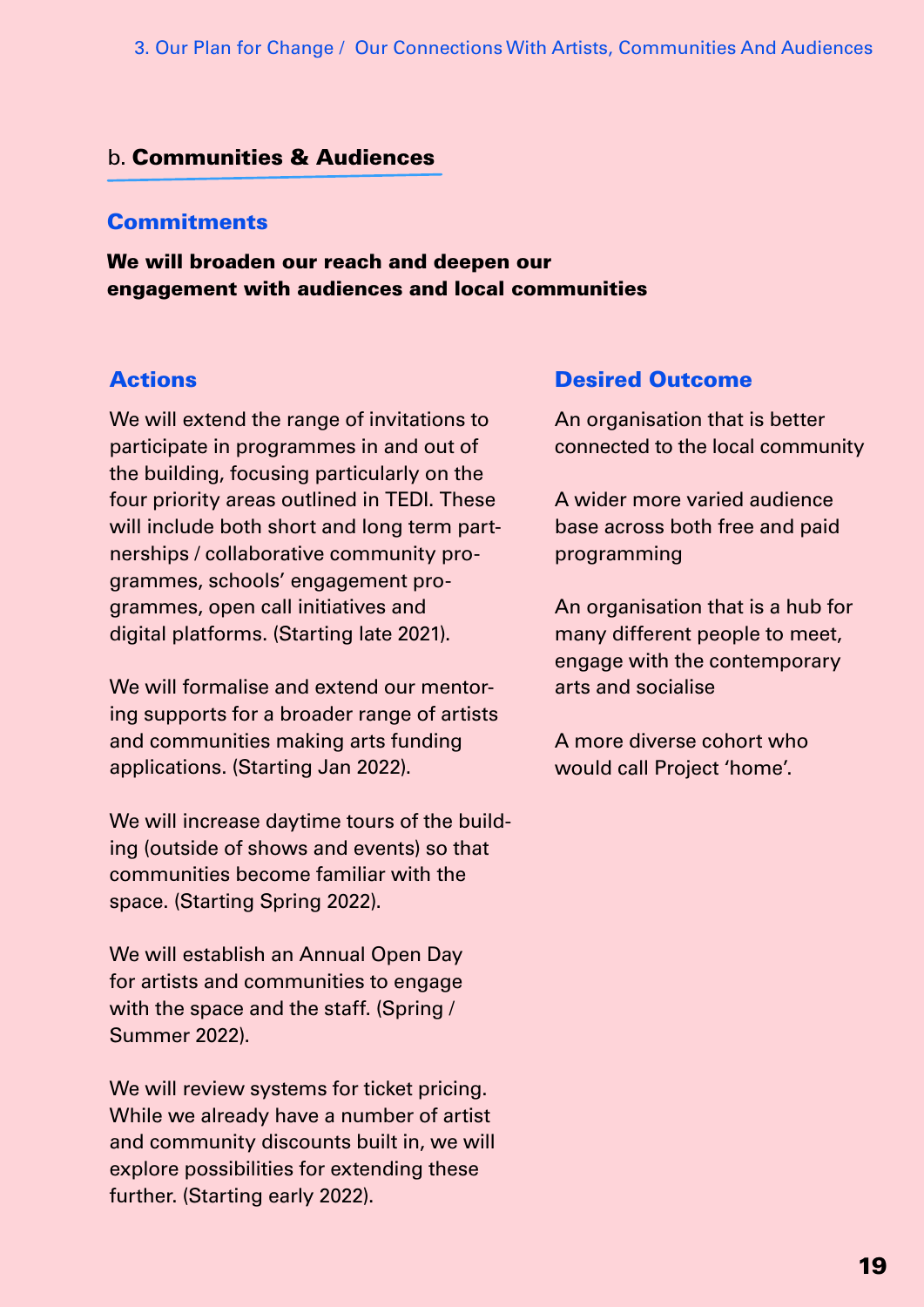#### 4. Our Language And Communication

#### a. Ongoing Review

#### **Commitments**

We will connect with key arts and civil society resource organisations (particularly in the four prioritised areas) to assist us in regularly reviewing language and communications in line with best practice, as it evolves.

#### Actions

We will engage with key resource organisations such as Arts & Disability Ireland (ADI); Gay Community News (GCN) and Blanchardstown Traveller Development Group (BTDG) to begin with, to disseminate relevant publications among Board and staff for discussion and awareness raising. We will use these resources in reviewing aspects of language e.g. the use of pronouns in emails and social media as well as gender identification requests in forms. (Starting late 2021).

We will build a learning network with other local arts organisations to share information and learn from each other's experience. (Starting early 2022).

#### Desired Outcome

People from diverse backgrounds will feel valued and respected and free to self-identify in their dealings with Project

People from diverse backgrounds will not feel the onus to educate Project staff about language.

Learning will be shared among a network of arts organisations.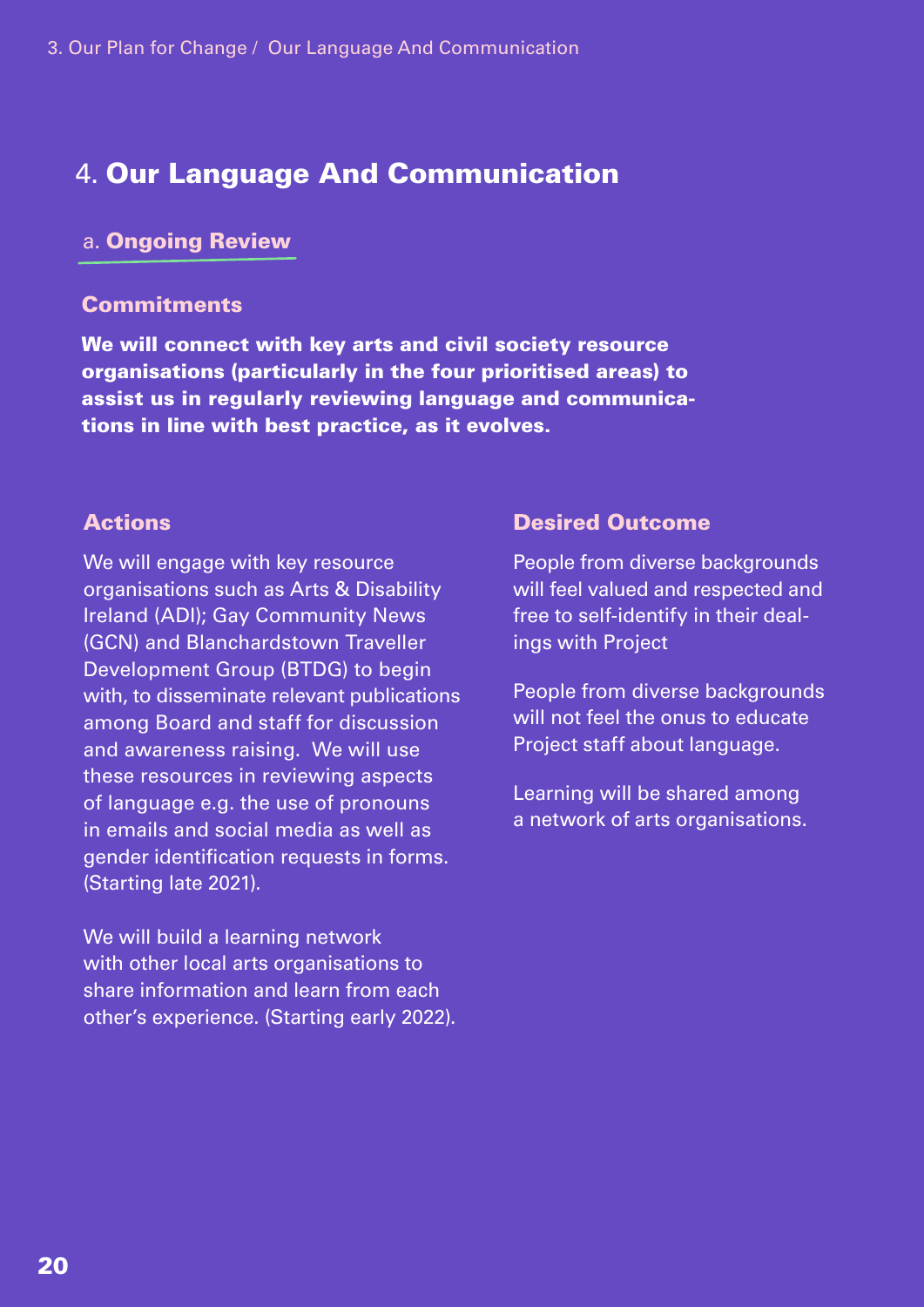

#### 3. Our Plan for Change / Our Language And Communication

#### b. Training

#### **Commitments**

We will provide training for staff and encourage ongoing dialogue so we become more conscious of how we speak with and about people, and how we communicate online and through our systems for booking tickets, participating in programmes, providing feedback etc.

#### Actions

Staff will participate in relevant training on an ongoing basis. (Starting late 2021).

#### Desired Outcome

Staff will be better informed and better equipped to communicate sensitively and effectively, and will feel more confident to ask questions, seek clarification, or seek out further training as required.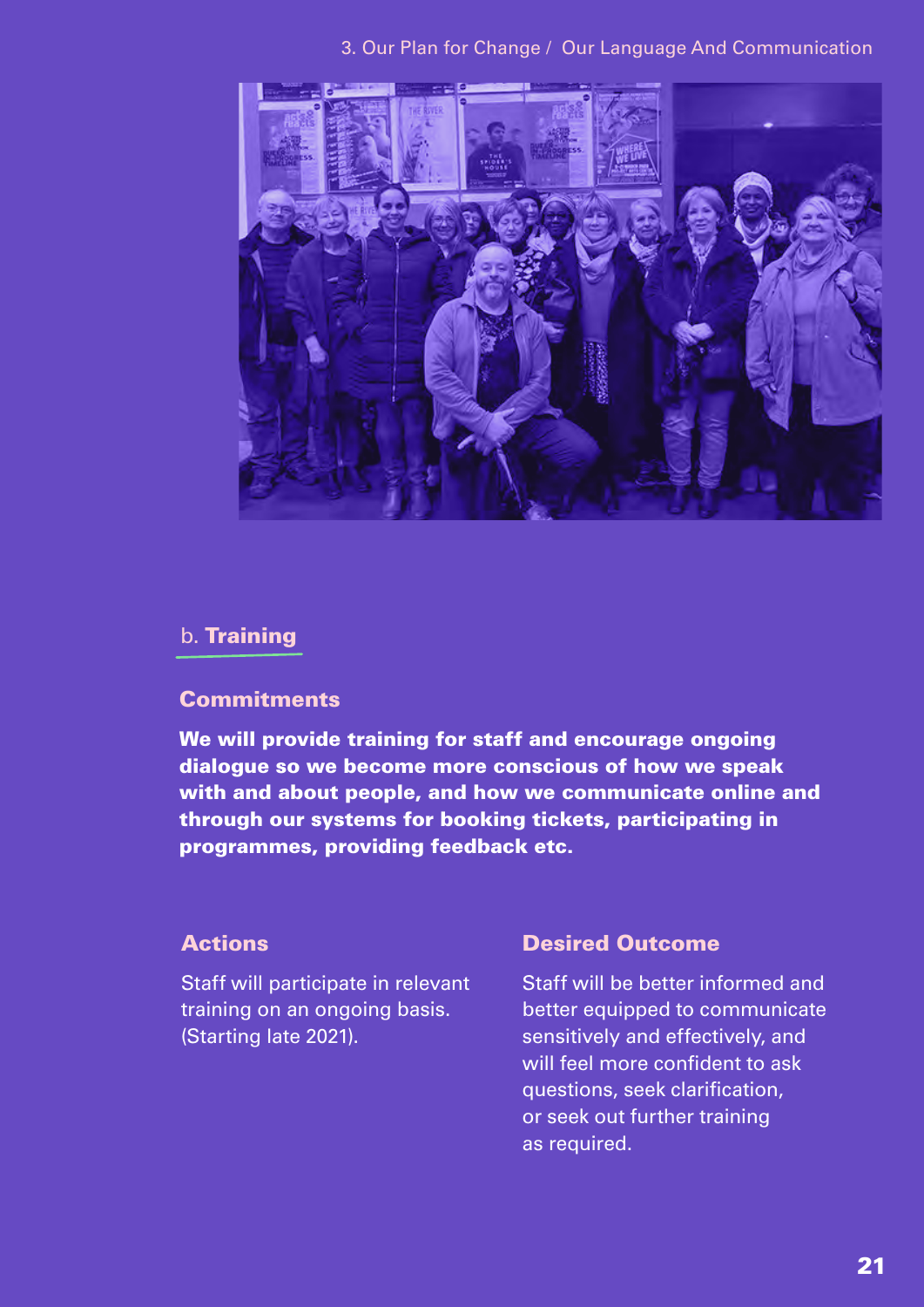#### c. Communicating Access

#### **Commitments**

We will review and constantly monitor our communications in relation to access across all areas of our work.

#### Actions

We will review the Access page on the website ensuring it is easy to find, describes clearly the access features and services available, and offers the information in alternative formats such as video / audio / ISL / captions / audio description and easy-read. (Starting late 2021).

We will commission and publish online a new 'Social Story', explaining how to get to and move through the building. (To be completed by the end of 2021).

We will engage with a panel of users to test website accessibility in conjunction with the Communications team and web designers. (Starting late 2021).

We will review our communication of artistic and participation programming and how people can get involved. (Late 2021).

We will review our policy for paying artists and ensure that our approach to access costs is communicated clearly. (Late 2021).

#### Desired Outcome

People will easily find the information they need to make their experience in / with Project more comfortable, with fewer barriers to programmes, facilities and services.

We will have expanded networks and improved systems for testing accessibility on an ongoing basis

People will have a clearer understanding of the different routes to working as an artist in Project or participating in public programming.

Artists requiring additional funds for access will have a clearer understanding of the financial supports available.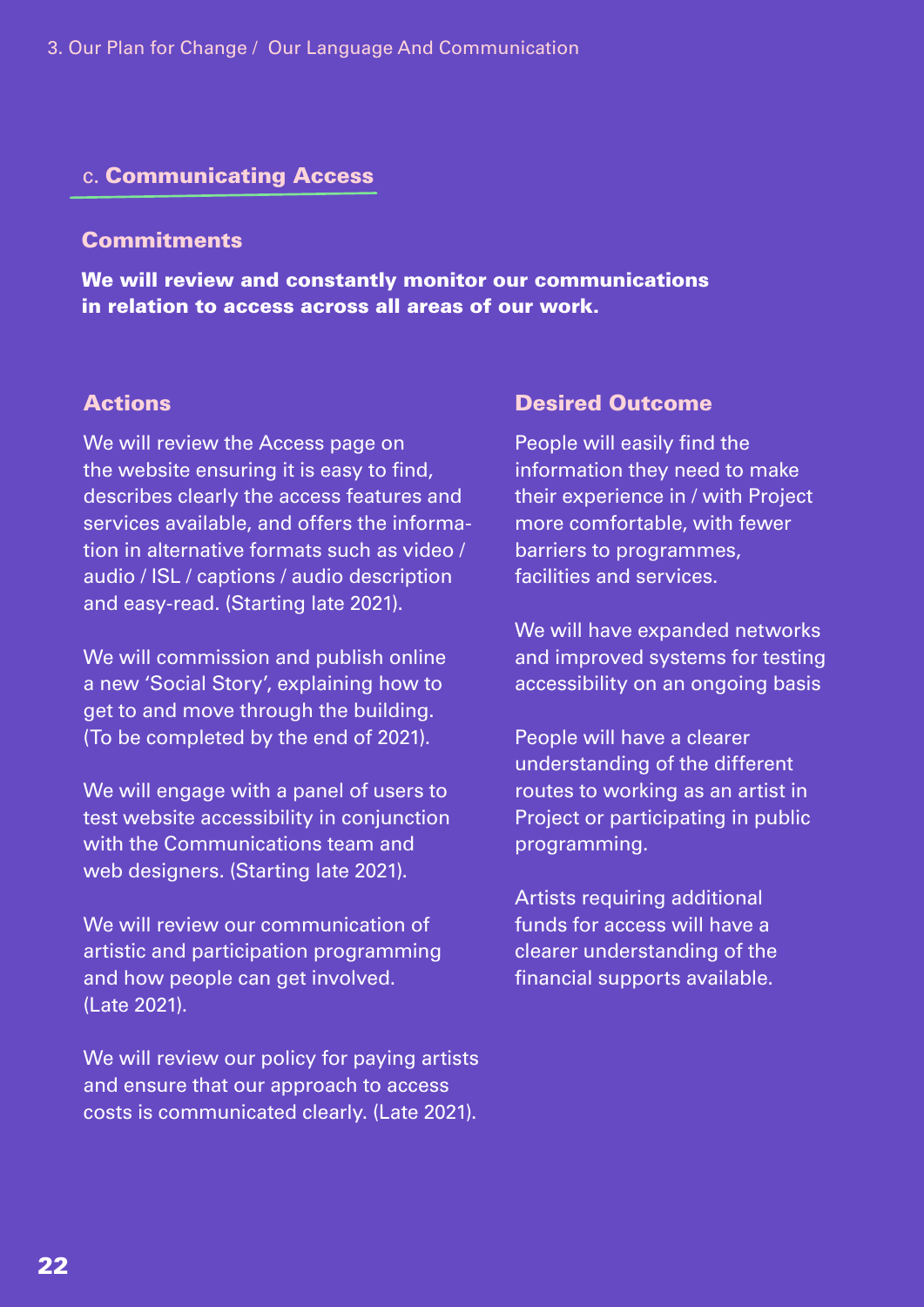[For audio format, click here](https://soundcloud.com/projectarts/tedi-section-4-monitoring-and-evaluation/s-In1KBjA32JZ?si=faba20e444bc4ffe958f50ece914938f)



#### 4. Monitoring and Evaluation.

This policy has come from a year long process of reflection and discussion with Board, Staff and Project Membership, and with significant input from an Equality, Diversity and Inclusion Advisory Panel and associated focus groups. The policy is not an end in itself; rather it is a fresh commitment to an important piece of work ahead. In order to ensure the effective implementation of the policy, we have developed the following plan for monitoring and evaluating progress over the life of our new strategy (2022 – 2026), which is due to be published later this year.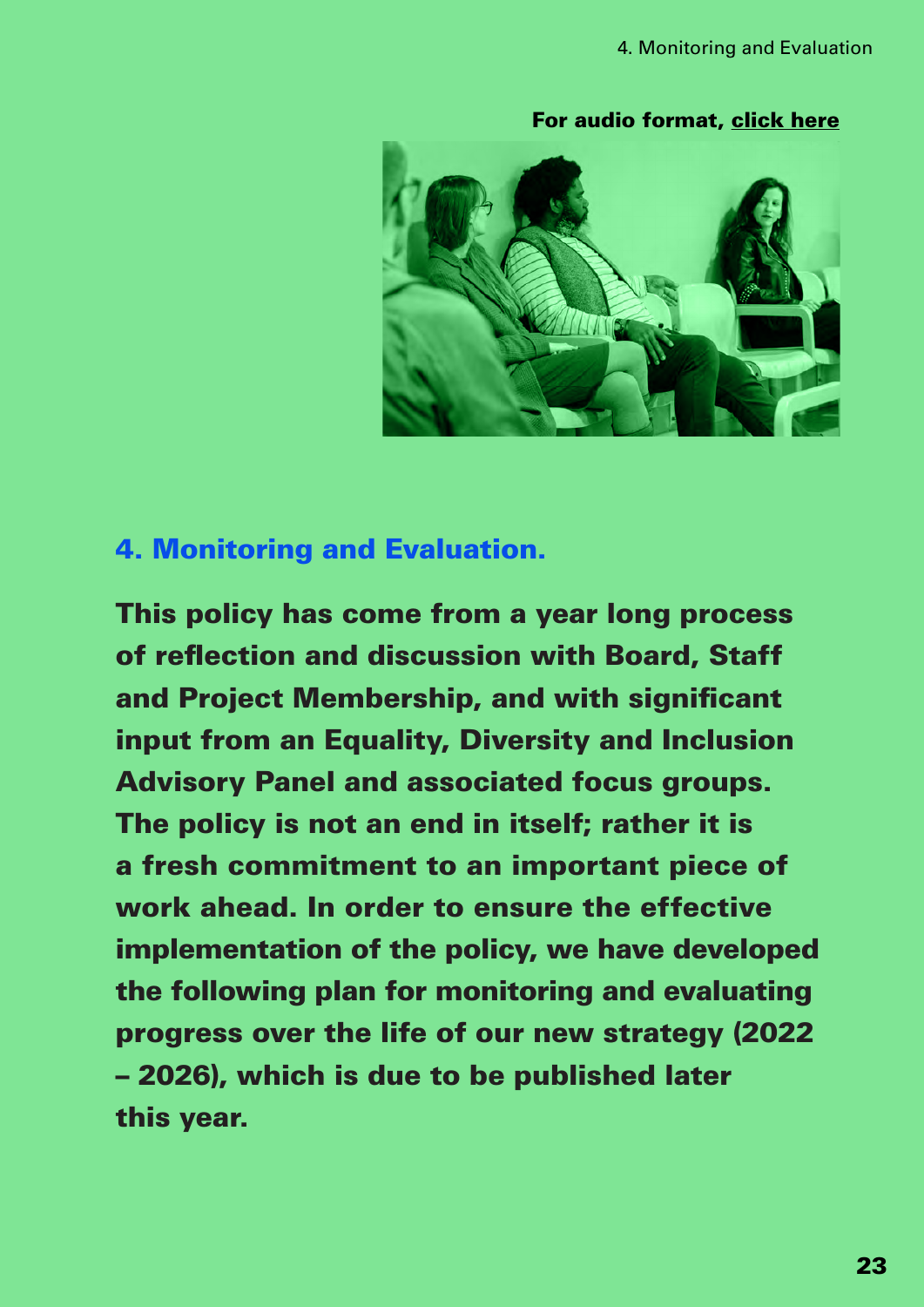A TEDI sub-committee will be established. It will be made up of executive, Board and Members. The sub-committee will oversee the following plan for monitoring and evaluation:

• Staff will reflect upon and report on their progress on an ongoing basis in weekly staff meetings and as part of feedback sessions on individual projects or events. Staff will also engage in a more formal evaluation process, which will be documented, twice a year over the next five years.

At Board level, there will be a progress report on the policy roll out of TEDI at every Board meeting (at least 6 times a year) and it will be an agenda item in the annual review and planning sessions. At these sessions, the Board will evaluate whether the aims and objectives of the policy are being achieved or whether additional measures are required.

There will be a report on the implementation of TEDI at the Membership's annual colloquium (held each summer) over the life of the next strategy, for the purpose of discussion and feedback.

• A progress report will feature in the Project Arts Centre Annual Report each year over the next five years. On at least two occasions during this period (mid-way and again at the end of our next five-year strategy) we will invite feedback from artists and the public (including members of the Advisory Panel) and document this for consideration and further action.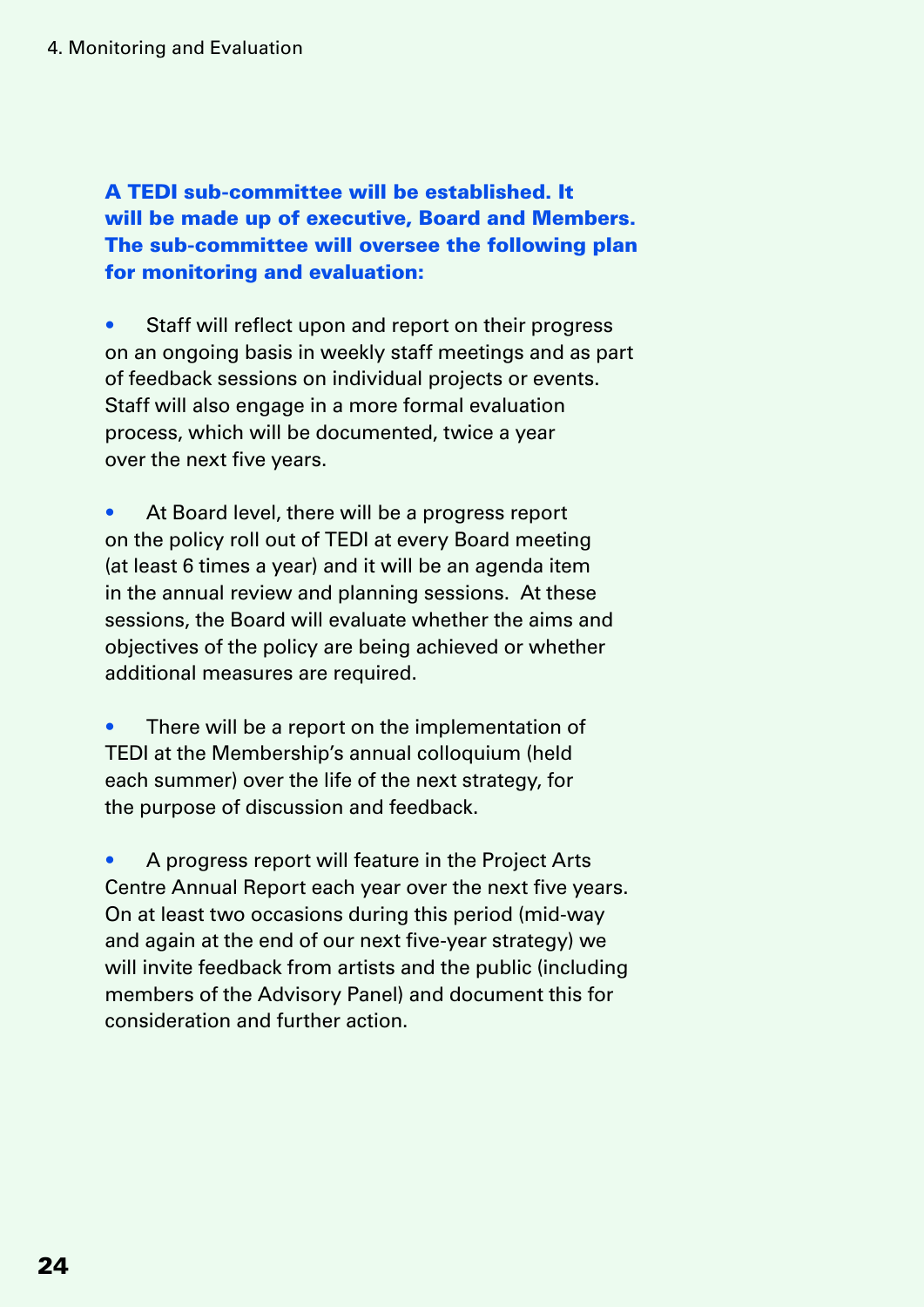Appendix One

## Appendix One



[For audio format, click here](https://soundcloud.com/projectarts/tedi-section-5-appendix-1/s-KlTbsObd7B3?si=faba20e444bc4ffe958f50ece914938f)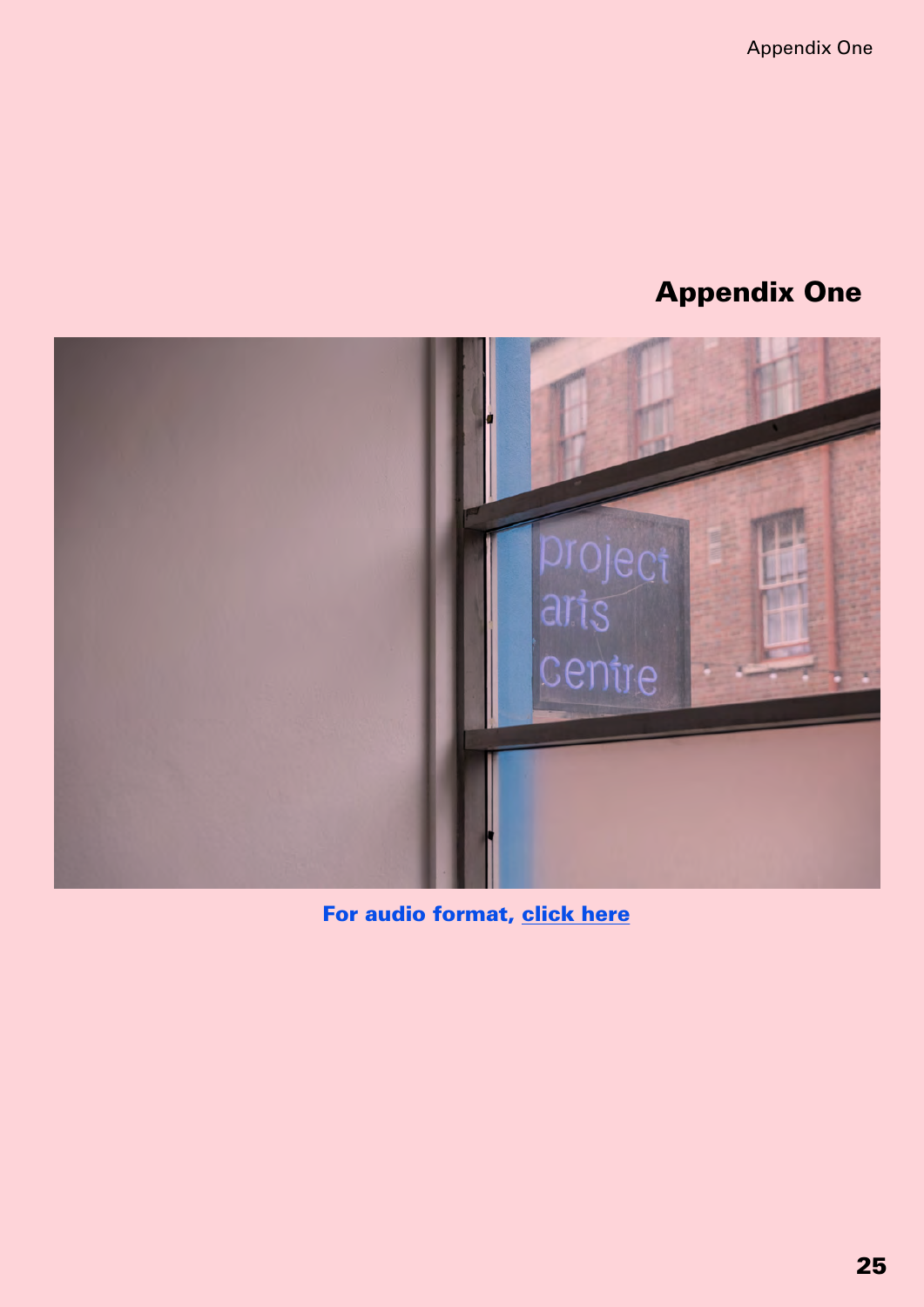#### Members of the EDI Advisory Panel:

- Rob Farhat PAC Board member | Independent Music Artist
- Veronica Dyas Independent Theatre Artist
- Pádraig Naughton Arts & Disability Ireland - Director [Focus Group Facilitator]
- Maïa Nunes Co-founder of Origins Eile & Independent Multidisciplinary Artist [Focus Group Facilitator]
- Tobi Omoteso Independent Dance Artist and Director of Top 8 Festival [Focus Group Co-Facilitator]
- Catherine Joyce Blanchardstown Traveller Development Group - Manager [Focus Group Co-Facilitator]
- Lisa Connell GCN Managing Editor
- Aideen Barry Independent Visual Artist
- Shaun Dunne PAC Theatre Artist [Focus Group Facilitator]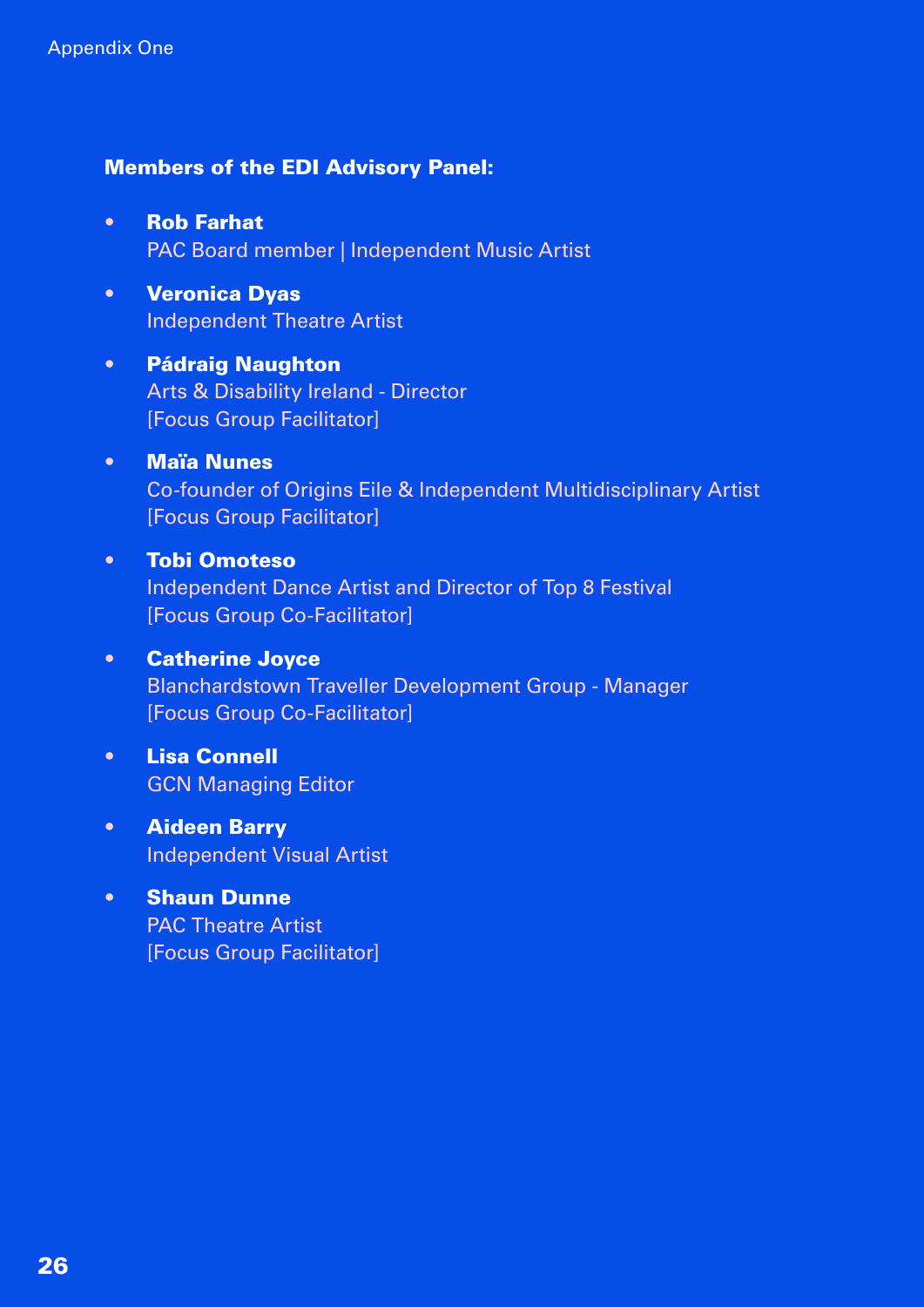**Towards** Equality, Diversity + Inclusion project



Comhairle Cathrach **Bhaile Átha Cliath Dublin City Council** 

More than just a venue, Project Arts Centre is a registered charity that has been dedicated to supporting artists and protecting the next generation of Irish artists across all forms of the performing and visual arts for the past 50 years.

#### **projectartscentre.ie**